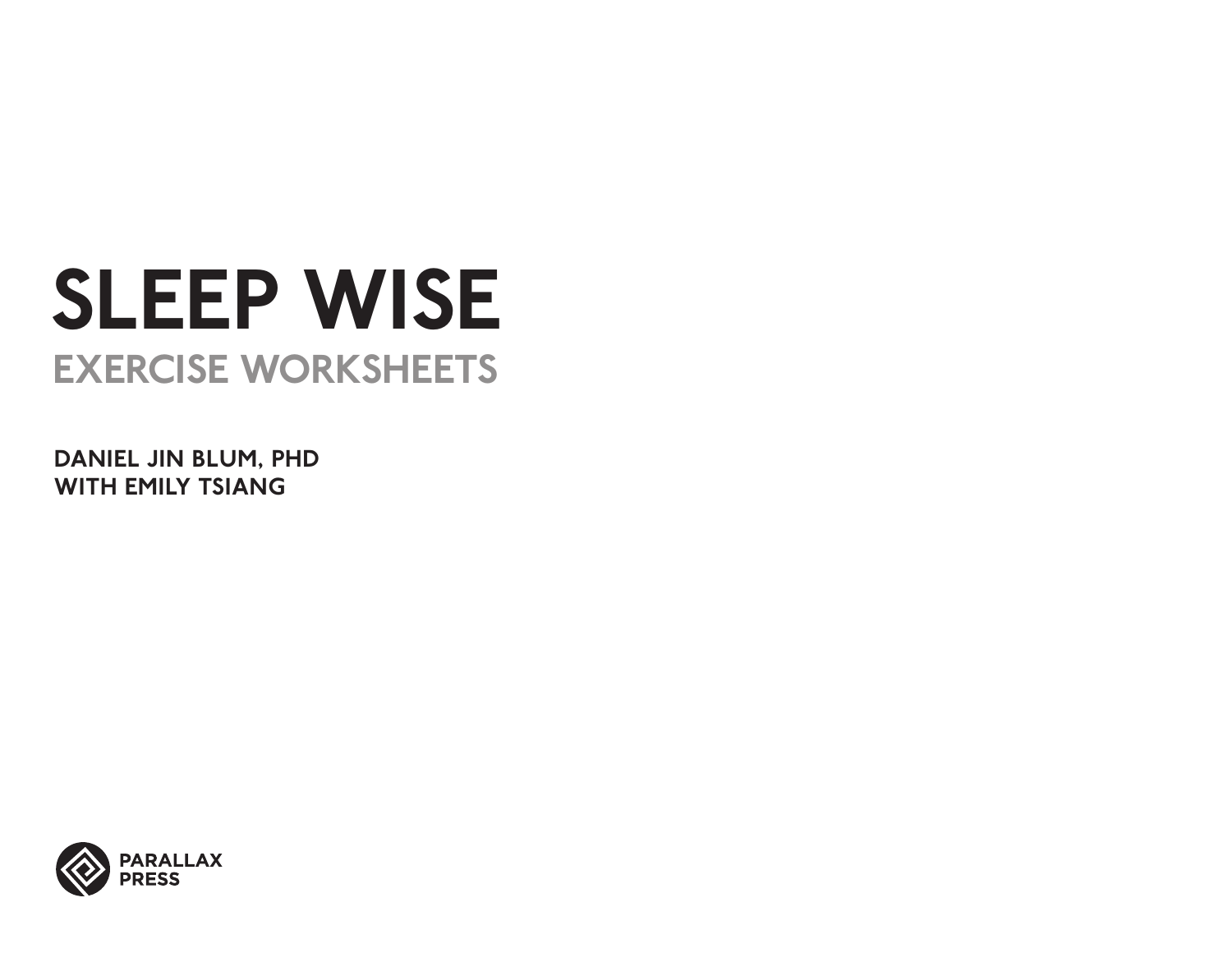## SLEEP LOG

| Date                                                                         |  |  |  |  |
|------------------------------------------------------------------------------|--|--|--|--|
| Bed Time (BT)<br>What time did you<br>get into bed?                          |  |  |  |  |
| Lights Out (LO)<br>What time did you try<br>to go to sleep?                  |  |  |  |  |
| Sleep Onset Latency (SOL)<br>How long did it take you<br>to fall asleep?     |  |  |  |  |
| How many times<br>did you wake up?                                           |  |  |  |  |
| Wake After Sleep Onset<br>(WASO)<br>How long was each<br>of your awakenings? |  |  |  |  |
| Wake Time (WT)<br>What time was your<br>final awakening?                     |  |  |  |  |
| Rise Time (RT)<br>What time did you<br>get out of bed?                       |  |  |  |  |
| Time in Bed (TIB)                                                            |  |  |  |  |
| Total Sleep Time (TST)                                                       |  |  |  |  |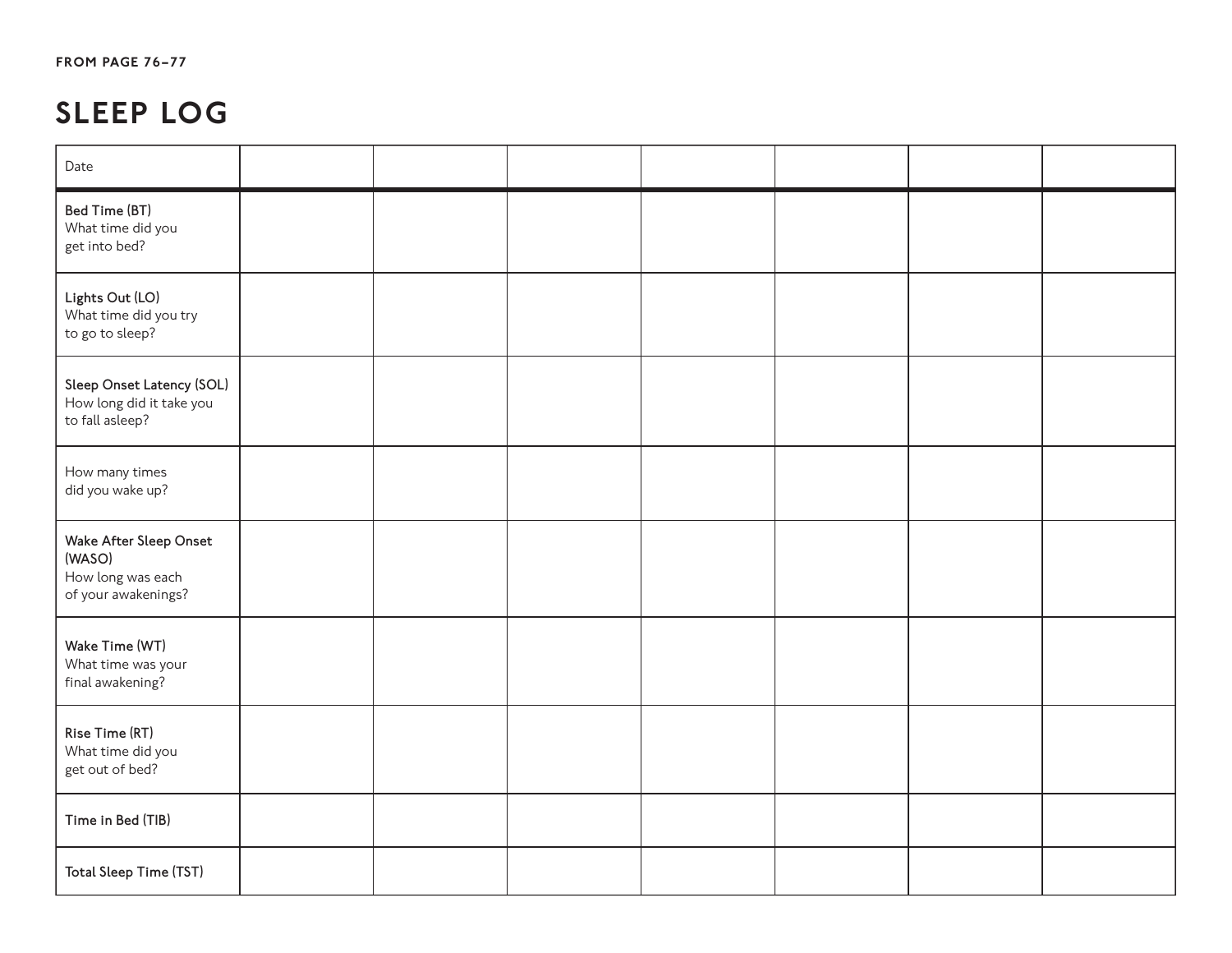## EXERCISE: INTERPRETING YOUR SLEEP PATTERNS

After you complete the first week of your sleep log, you'll start to uncover meaningful information about your sleep patterns. At this point you'll be able to start identifying which parts of your sleep are healthy and which parts could use a tune-up. Here are some questions to start you off:

1. What was it like to track your sleep for this past week?

3. Did any patterns surprise you?

4. What are you already doing well?

and the control of the control of the control of the control of the control of the control of the control of the

2. Did any patterns immediately jump out at you?

5. Is there anything you may want to change?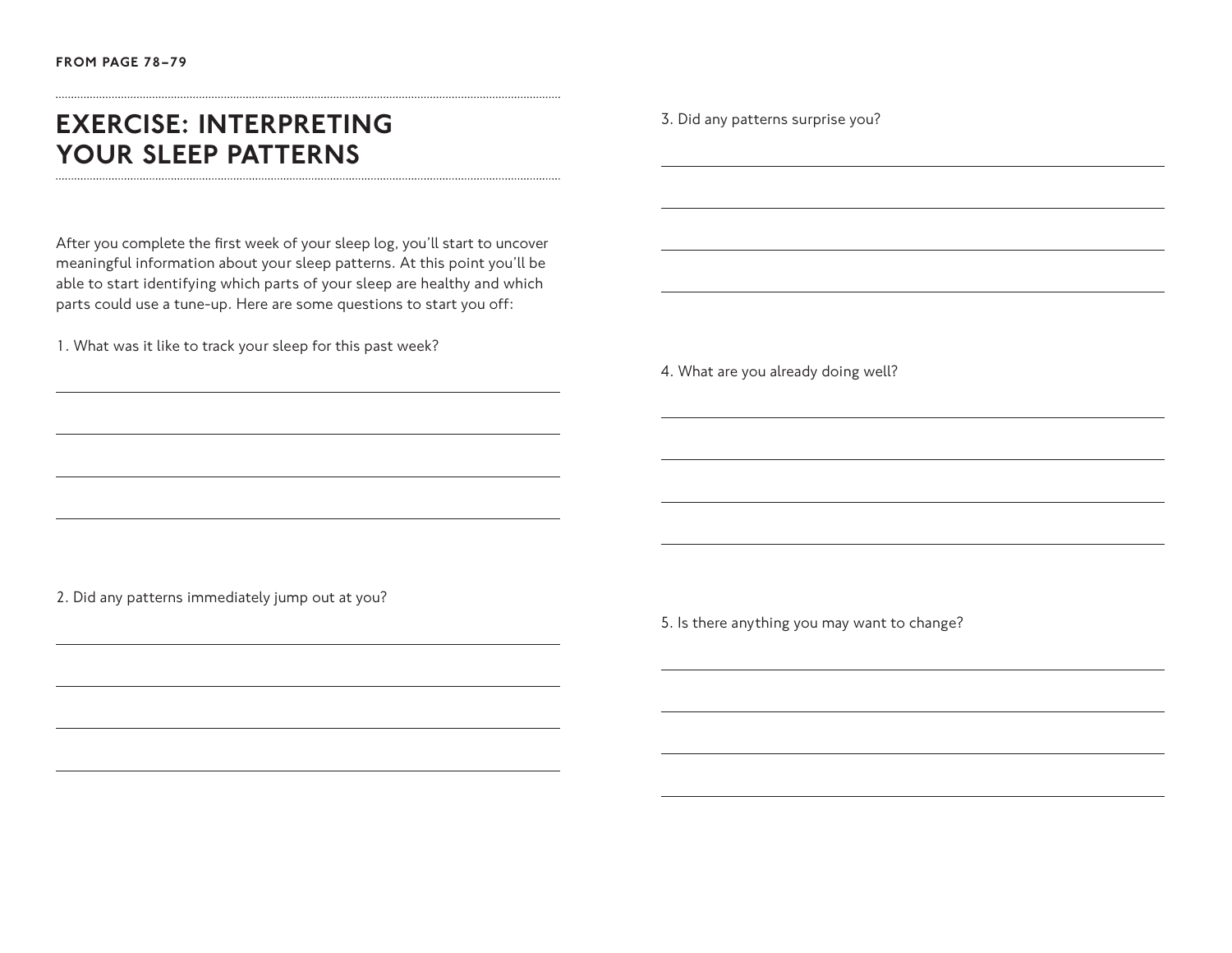## EXERCISE: WHAT'S MY SLEEP STORY?

Let's start by asking these questions:

1. What is my relationship with sleep? Draw the image that comes to mind. 2. What am I telling myself about how well I sleep?

3. What am I feeling about my sleep quality?

4. What am I doing about my sleep health?

These prompts can help draw out the components of your sleep story and illuminate the connections between your thoughts, emotions, and behaviors. In the introduction, I shared with you my own initial story: *I sleep so well that I can sleep through an earthquake; I must be one of the lucky ones.* The image that I drew was of me happily snoring through the night with a big smile on my face. In my mind, I was a good sleeper (thought), who felt fortunate to have a positive relationship with going to bed (emotion), and I treated myself by sleeping in on the weekend (behavior). By starting here, I was able to notice what I was telling myself.

If we can build our awareness around the connections between our minds and our actions, then we can start recognizing what may be contributing to a particular bout of sleep disruption and do something about it.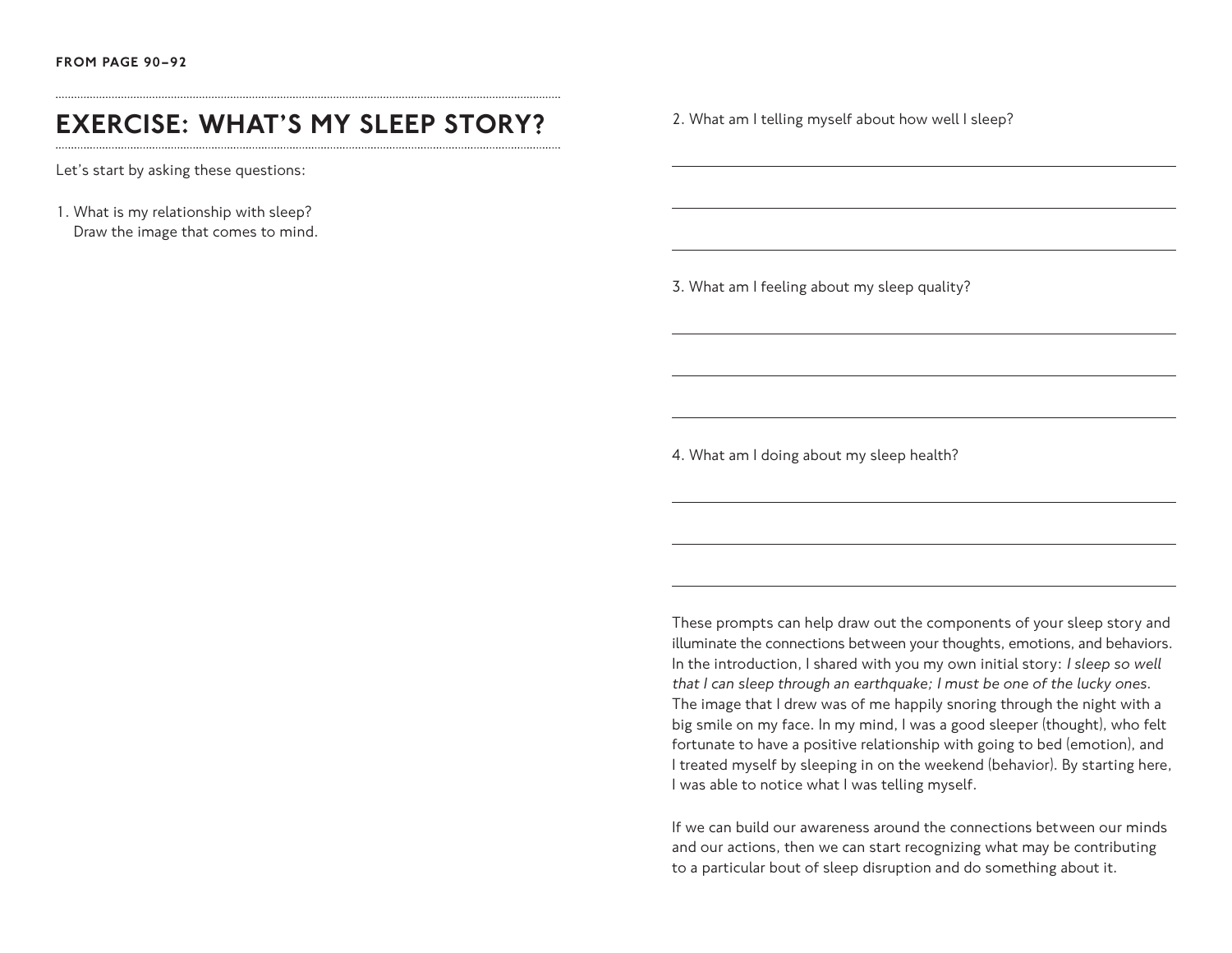## EXERCISE: LEAVES ON A STREAM

This guided meditation is a great tool to help you begin to train yourself to become more aware of your thoughts without getting swept up in them.

- Find a comfortable position, either seated or lying down. Close your eyes, and start by taking a few full, deep breaths, all the way in, and all the way out.
- When you're ready, allow your breath to return to its normal pace and rhythm, and notice the quality of it. Is the exhalation longer than the inhalation? Is there a brief pause at the top or the bottom? Is your breathing effortful or effortless? At this point there is no need to change it; simply notice the slow and relaxed inhale followed by an easy and relaxed exhale.
- As you sit with your breath, imagine you are sitting on the bank of a stream. You feel the warmth of the sun directly overhead and as you look out onto the stream, you notice several large, colorful leaves drifting slowly along in the current. As you observe the stream, take a few moments to notice what you see, hear, smell, and feel.
- When you're ready, begin to notice your thoughts. They may be plans for the future, memories of the past, or judgments of self or others. Whatever they are, try to observe them for simply what they are without hooking onto any one thought.
- As the thoughts come into your awareness, imagine placing each on its own leaf one by one, and watch as the leaves gently carry the thoughts out of view.
- Some leaves may bounce along the currents and swiftly carry thoughts away, while others may get caught in small eddies and swirl around for a few moments before slowly drifting downstream. Or, perhaps, a leaf may carry one thought away, just to have that same thought reappear. Whatever the case, if you find yourself focusing on recurrent thoughts or ones

that continue to hang around, simply acknowledge that it is happening and gently return your attention to the arising of thoughts, placing each one on a leaf, and watching it float away.

- After spending a few minutes noticing the thoughts come and go, allow the thoughts and image of the stream to slowly fade and return your attention to your breath. Notice the quality of it. Is your exhalation longer than the inhalation? Is there a brief pause at the top and the bottom? Is it effortful or effortless? Begin to notice more sounds in the room, feel sensation return to your body and extremities, and slowly open your eyes when you're ready.

1. What was that experience like for you?

2. What did you notice?

It takes time to become adept at noticing our thoughts. Even people who have meditated for years can find themselves far away from the present moment lost in rumination. However, each time we practice disengaging from a distracting thought, we continue to groove those neuropathways of noticing our thoughts and making the choice to let them go. This small act of conscious, intentional living returns us to our present experience. Subsequently, we feel more relaxed and at ease because we can more fully enjoy what we are doing instead of worrying about what we did or what we should do in the future.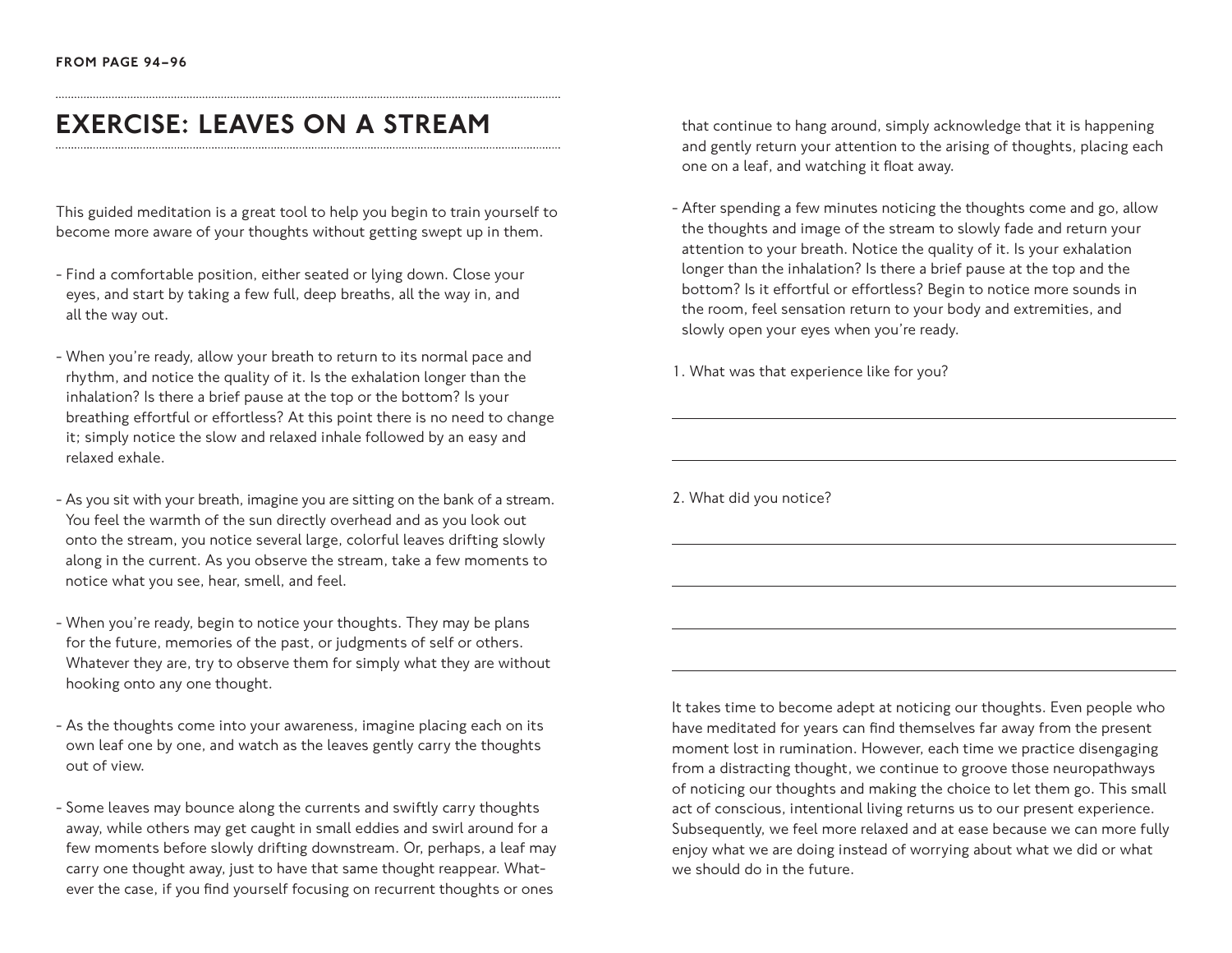## EXERCISE: TUNING IN TO YOUR EMOTIONS

Just as with your thoughts, setting aside time to intentionally pay attention to your emotions will help you become more consistently attuned to them as they are happening. The following exercise can help you notice the different sensations your body may produce with contrasting emotions.

- Find a comfortable position, either seated or lying down. Close your eyes, and start by taking a few full, deep breaths, all the way in, and all the way out.
- When you're ready, allow your breath to return to its normal pace and rhythm, and notice the quality of it. Is the exhalation longer than the inhalation? Is there a brief pause at the top or the bottom? Is it effortful or effortless?
- At this point there is no need to change it; simply notice the slow and relaxed inhale followed by an easy and relaxed exhale.
- As you sit here with your breath, now imagine a recent situation where you had troubling falling asleep. It could be following a heated argument with a loved one, continuing to solve a challenging problem at work, or coming back from an overseas trip and your days and nights are all jumbled up. When the specific memory comes to mind, notice the different thoughts, feelings, and sensations that arise. Thoughts of where you were and feelings of frustration or anger may bubble to the surface.
- As they do, notice any sensations in your body as well. You may feel tightness in your shoulders or chest; your heart rate may quicken; or you may feel flushed and warm. As you draw your attention to your emotions and sensations, see if you can observe them as they are and without judgment. Notice how your body and mind react to these emotions as you continue to sit in the experience.
- On your next exhalation, blow out that experience. Take another deep inhalation and allow the thoughts, emotions, and sensations of that memory to fade as you exhale slowly.
- As your breath returns to its normal pace and rhythm, now bring to mind the memory of a time when you slept well. When the specific memory comes to mind, notice the different thoughts, feelings, and sensations that arise. Thoughts of where you were and feelings of perhaps peacefulness or happiness may bubble to the surface.
- As they do, notice any sensations in your body as well. This time you may feel relaxation or lightness in your shoulders; your heart rate may quicken or slow; or you may find yourself smiling. As you draw your attention to your emotions and sensations, see if you can observe them as they are, again without judgment. Notice how your body and mind react to these emotions as you continue to sit in the experience.
- Finally, on your next exhalation, blow out that experience. Take another deep inhalation and allow the thoughts, emotions, and sensations of that memory to fade as you exhale slowly. As your breath returns to its normal pace and rhythm, once again note the quality of it. Begin to notice more sounds in the room, feel sensation return to your body and extremities, and slowly open your eyes when you're ready.
- 1. How was that experience for you?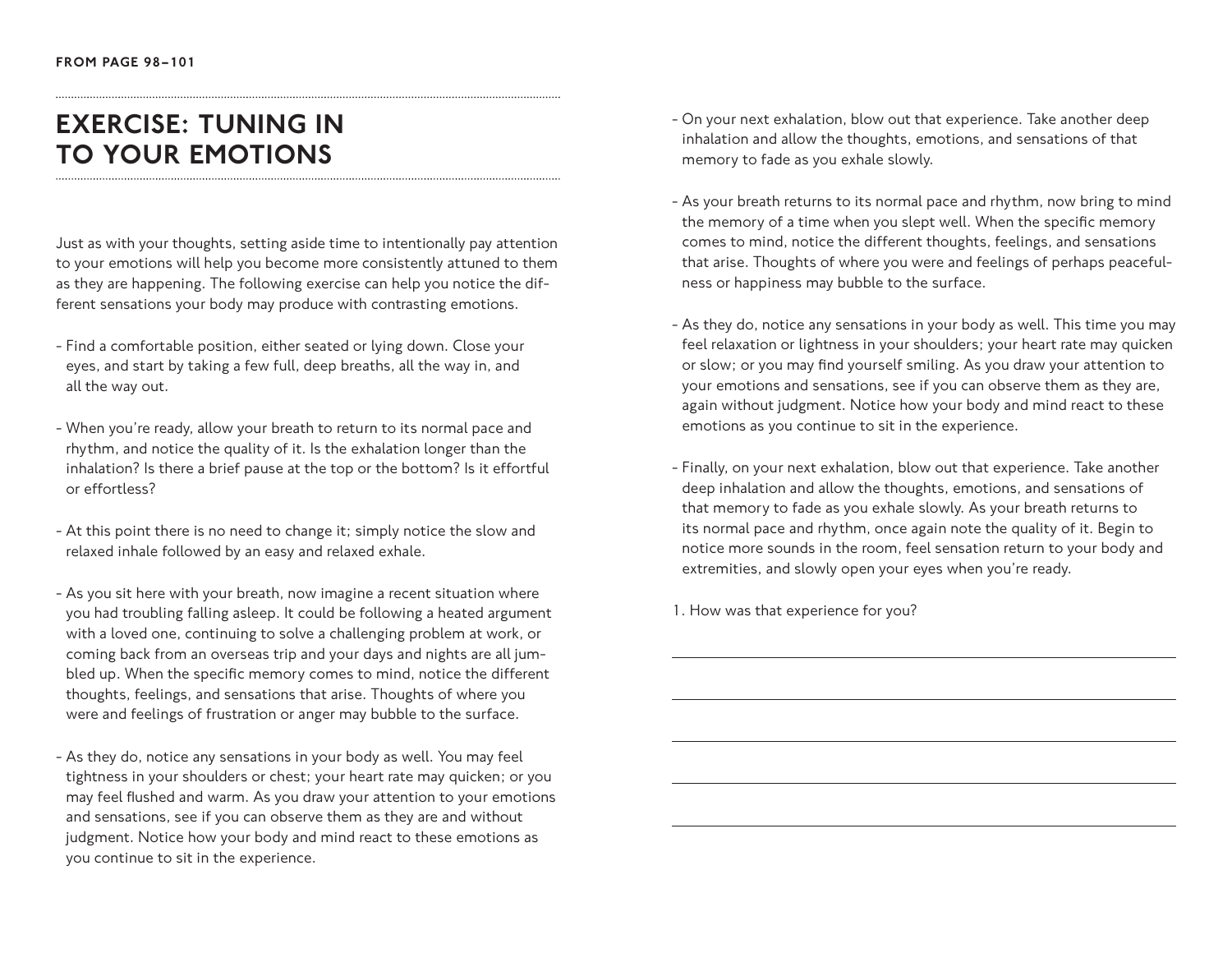2. What came up for you?

3. Did you notice any changes in your breath or body when you went between the two memories?

As you continue to heighten your sensitivity to your emotions and the physiological responses they elicit in your body, you can acknowledge them and choose whether you want to intensify them or allow them to gently pass. Just like with your thoughts, each time you recognize an emotion and decide to continue following it or to let it go the likelihood that you will be able to recognize it again increases. With practice, you will become aware of these sensations closer to the triggering event and be able to make that choice earlier. The sooner you can recognize an emotion that may impede your sleep, the more effectively you will be able to employ this practice as part of your early warning system for sleeplessness.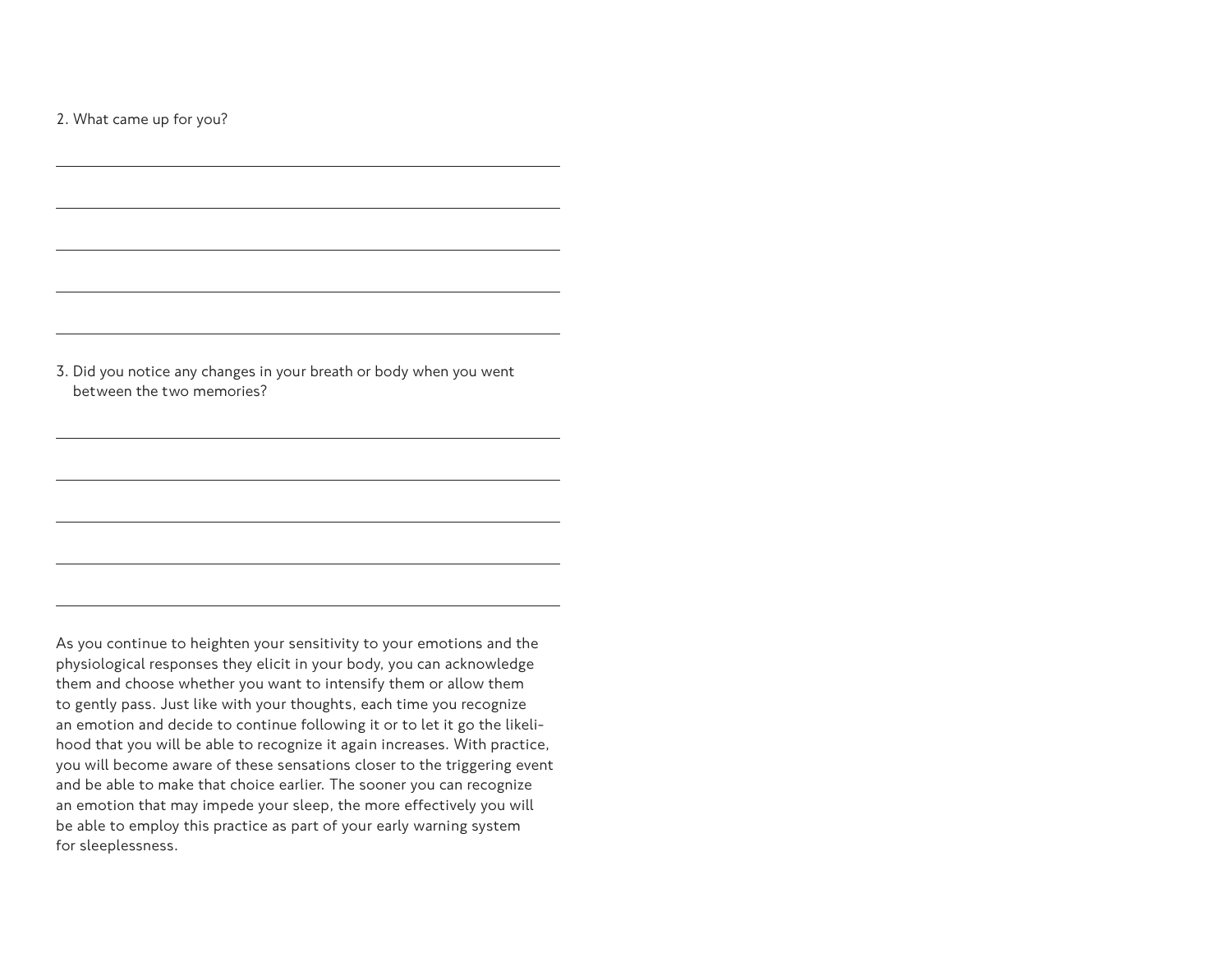## EXERCISE: WHAT BEHAVIORS IMPACT MY SLEEP?

List what activities you do before falling asleep and after waking up. After completing your list, follow the directions to the right.

Bed Time - What I do before falling asleep:

#### Bed Time:

Circle items that may be activating (exercising, sending emails, reading an exciting novel, scrolling through social media, etc).

- Place a "−" next to the activities with bright lights or screens
- Place a "Δ" next to the activities you are doing in bed
- Place a "+" next to activities that are non-work, don't involve screen time, outside your bedroom, or relaxing

#### Wake Time:

- Place a  $\Delta$  if you are using the snooze button or lying in bed for longer than 30 minutes
- Place a + next to activities that help you start your day (meditating, exercising, eating breakfast, getting exposure to bright light, etc.)
- Any interesting patterns?

Wake Time - What I do after waking up: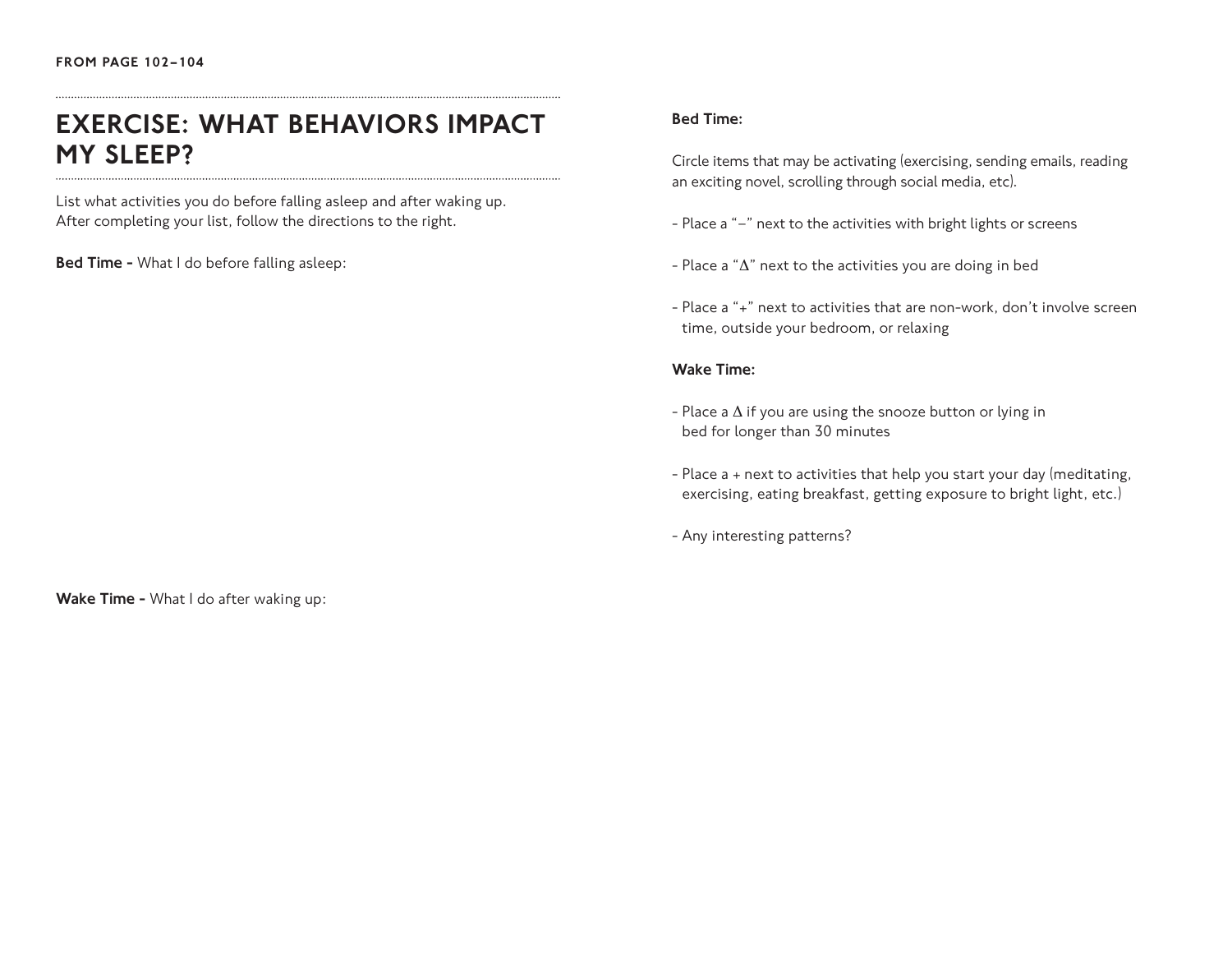## EXERCISE: WHAT IS THE IMPACT OF MY SLEEP?

How does my sleep impact me?

How does my sleep impact my sleep?

Is there anything I want to change about my sleep?

If you're finding yourself coming to some quick conclusions or resistance, consider shifting your approach to one that starts with curiosity and without judgment. For me, it was moving from "I've always slept in on weekends so there's no need to change that now" to "How interesting that I've always slept in. I wonder why that is?" In mindfulness, this attitude is called *beginner's mind,* in which you try to approach situations, even seemingly mundane or routine ones, as novel and worthy of your full attention. In relation to sleep, this attitude allows us to remove preconceived ideas we may hold that can limit our perspective and evaluate our current sleep habits with fresh eyes.

1. Any interesting patterns?

2. Any insights or surprises?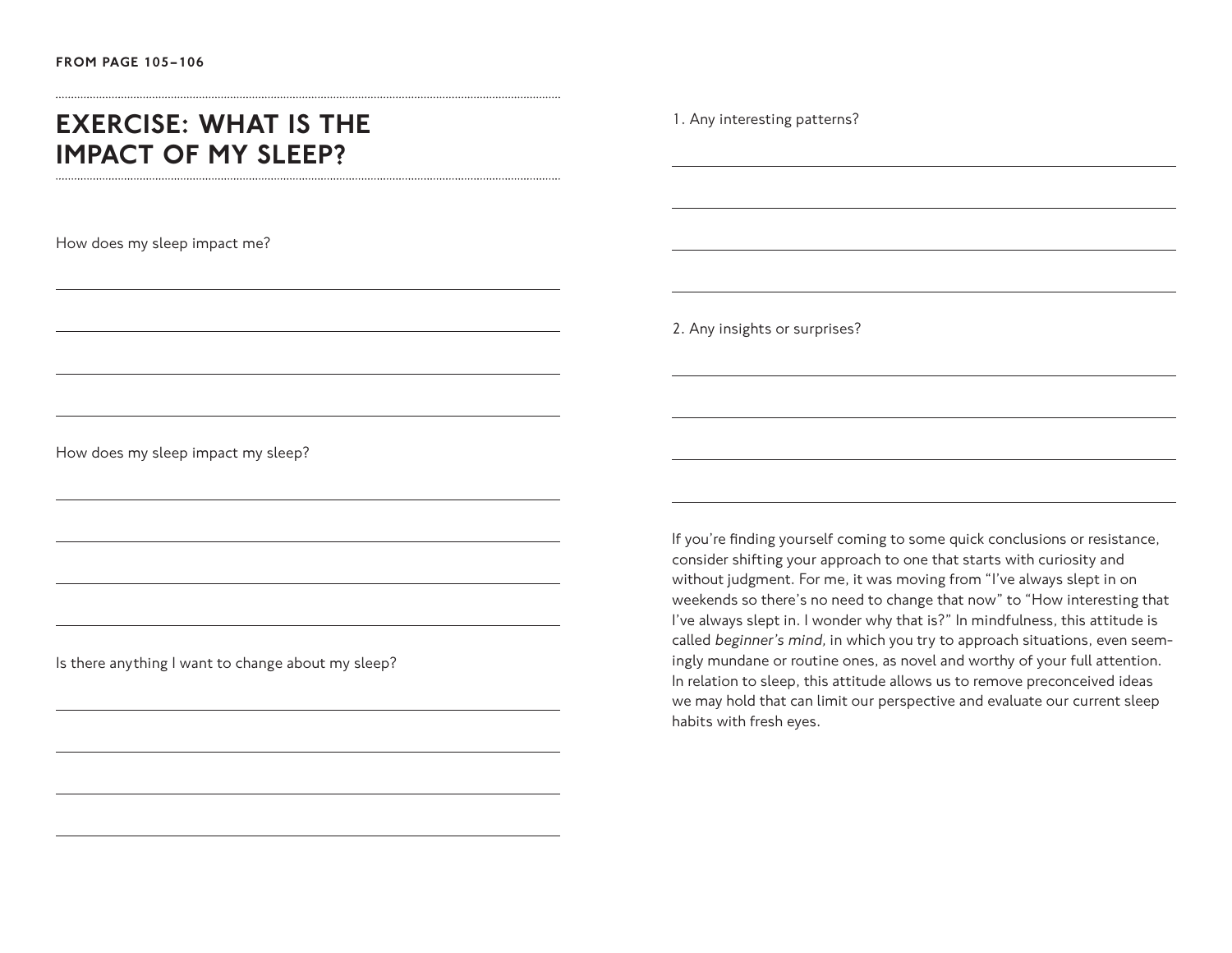## EXERCISE: HOW MINDFUL IS MY SLEEP ENVIRONMENT?

Circle the answers that best describe your sleep environment on a typical night.

#### MY BED

| Do I use my bed just<br>for sleep and sex?   | Yes | Sometimes | <b>No</b> |
|----------------------------------------------|-----|-----------|-----------|
| Do I leave my work<br>out of my bed?         | Yes | Sometimes | <b>No</b> |
| Do I leave devices<br>out of my bed?         | Yes | Sometimes | No        |
| Do I lounge outside<br>of my bed?            | Yes | Sometimes | <b>No</b> |
| Is my bedding<br>comfortable?                | Yes | Sometimes | <b>No</b> |
| Is my mattress<br>comfortable?               | Yes | Sometimes | <b>No</b> |
| Do I make my bed?                            | Yes | Sometimes | <b>No</b> |
| <b>MY BEDROOM</b>                            |     |           |           |
| Do I leave my devices<br>out of the bedroom? | Yes | Sometimes | <b>No</b> |
| Do I silence my devices<br>when I sleep?     | Yes | Sometimes | No        |

| Do I work outside of<br>my bedroom?                                                                                                                                                                                                  | Yes | Sometimes | No |
|--------------------------------------------------------------------------------------------------------------------------------------------------------------------------------------------------------------------------------------|-----|-----------|----|
| Is the temperature cool<br>enough to fall asleep?                                                                                                                                                                                    | Yes | Sometimes | No |
| Is my bedroom quiet<br>enough to fall asleep?                                                                                                                                                                                        | Yes | Sometimes | No |
| Is my room dark and free<br>of bright light?                                                                                                                                                                                         | Yes | Sometimes | No |
| Is my bedroom clean<br>and free of clutter?                                                                                                                                                                                          | Yes | Sometimes | No |
| 1. Circle the three environmental factors that have the most detrimental<br>impact on your sleep.                                                                                                                                    |     |           |    |
| 2. Make a star by the three that are the easiest for you to address.                                                                                                                                                                 |     |           |    |
| 3. Any patterns, insights, or surprises?                                                                                                                                                                                             |     |           |    |
|                                                                                                                                                                                                                                      |     |           |    |
|                                                                                                                                                                                                                                      |     |           |    |
|                                                                                                                                                                                                                                      |     |           |    |
| Undeniably, as the business of life accelerates, even our sanctuary can get<br>neglected, so it is helpful to periodically reevaluate. If you can make your<br>room comfortable, cool, quiet, and dark, you're on your way to making |     |           |    |

a sleep-friendly space. Making adjustments to all arenas at once can be daunting. If it feels overwhelming to implement all of these changes at once, pick one that feels the most doable and slowly incorporate the rest of the suggestions at your own pace.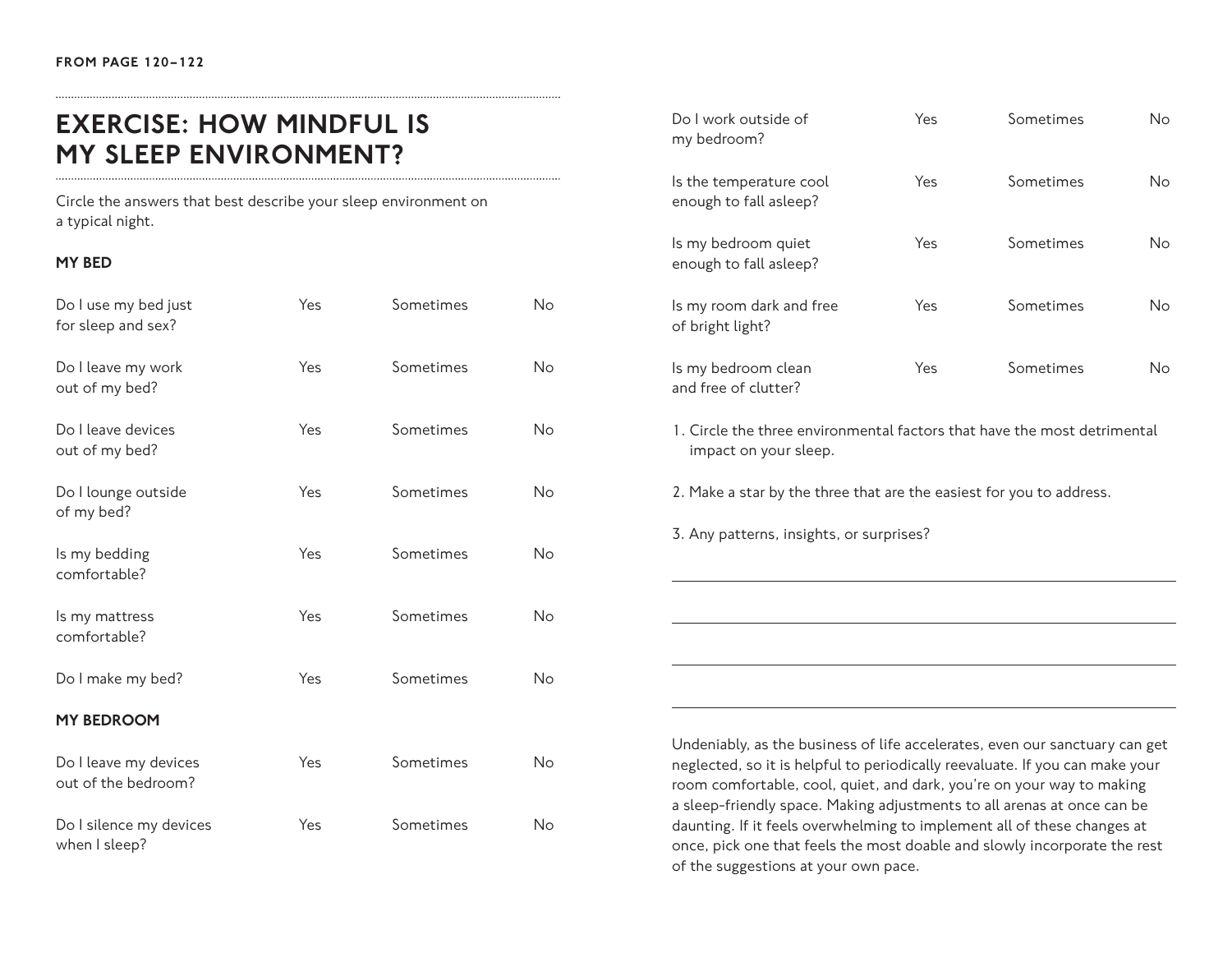## EXERCISE: MY NATURAL SLEEP WINDOW

#### Rise Time

If you didn't have any pressures from the outside world, when would you naturally wake up and get out of bed?

<u>: 1000 (1000)</u>

What time are you currently getting out of bed?

### $\begin{tabular}{ll} \hline \quad \quad & \quad \quad & \quad \quad \\ \hline \quad \quad & \quad \quad & \quad \quad \\ \hline \quad \quad & \quad \quad & \quad \quad \\ \hline \end{tabular}$

Time difference between natural and current time: hrs

### Bed Time

If you didn't have any pressures from the outside world, when would you naturally feel sleepy enough to fall asleep within 30 min?

<u>: 1999 : 1999 : 1999 : 1999 : 1999 : 1999 : 1999 : 1999 : 1999 : 1999 : 1999 : 1999 : 1999 : 1999 : 1999 : 19</u>

What time are you currently going to bed?

<u>: 1000 : 1000 : 1000 : 1000 : 1000 : 1000 : 1000 : 1000 : 1000 : 1000 : 1000 : 1000 : 1000 : 1000 : 1000 : 100</u>

|                          | Time difference between natural and current time: |
|--------------------------|---------------------------------------------------|
| $\rule{1em}{0.15mm}$ hrs |                                                   |

### Circadian Type

| I naturally identify as: | Morning Lark | Neutral | Night Owl |
|--------------------------|--------------|---------|-----------|
| My sleep log shows:      | Morning Lark | Neutral | Night Owl |
| My work schedule shows:  | Morning Lark | Neutral | Night Owl |

### Sleep Schedule Gap

Taking a look at your bed and wake times above, how closely does your *current* sleep schedule align with your *natural* sleep schedule?

| Rise Time: | Within 1 hrs | Within 2 hrs | More than 2 hrs |
|------------|--------------|--------------|-----------------|
|            | Healthy      | Variable     | Unhealthy       |
| Bed Time:  | Within 1 hr  | Within 2 hr  | More than 2 hrs |
|            | Healthy      | Variable     | Unhealthy       |

Do I need to shift my schedule? Yes No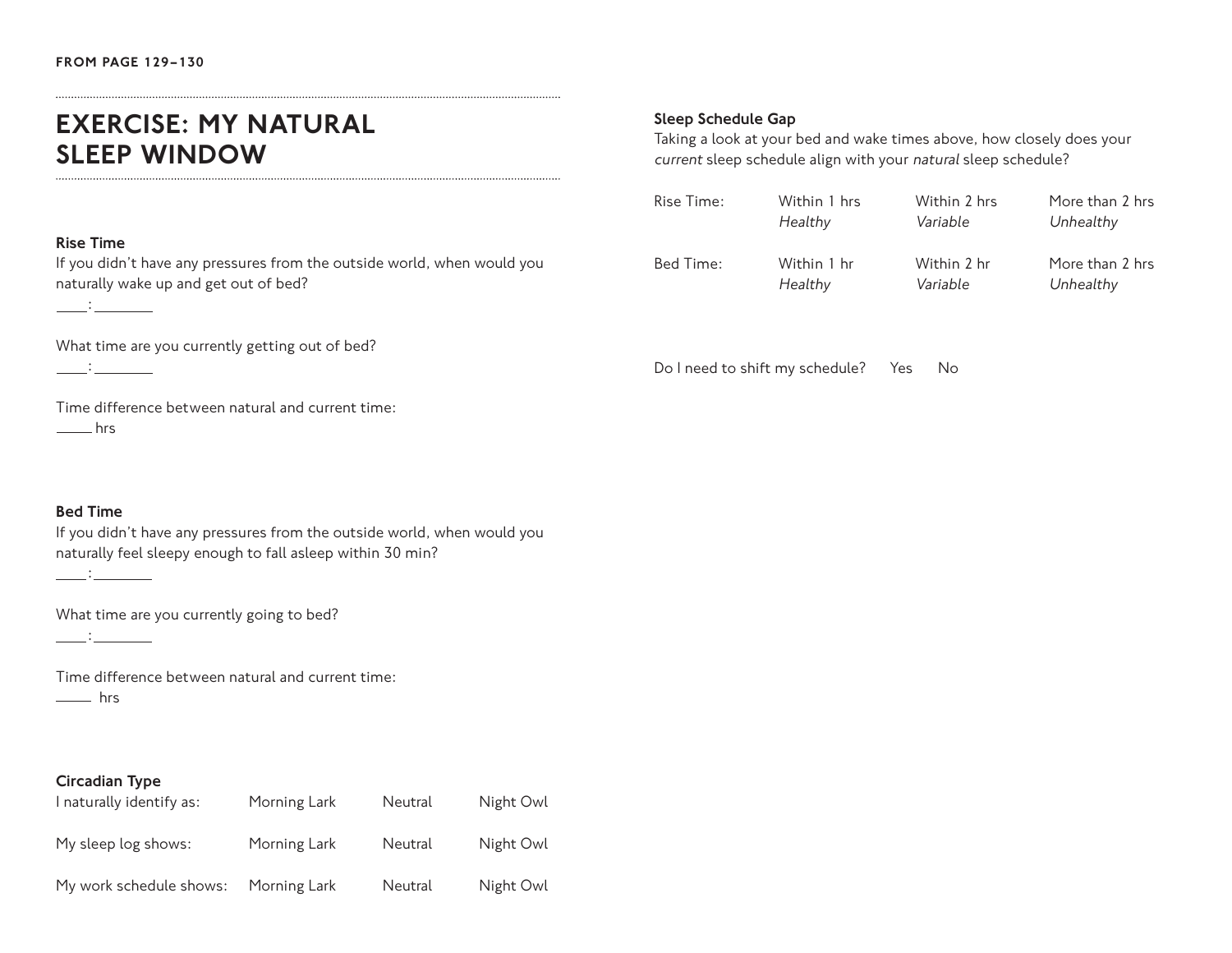## EXERCISE: CALCULATING YOUR SLEEP SCHEDULE

|  |  | 1. Find your new TIB: |  |  |
|--|--|-----------------------|--|--|
|--|--|-----------------------|--|--|

| Your Optimal Amount of Sleep | hrs    |
|------------------------------|--------|
|                              | 30 min |

New Time in Bed  $(TIB)^*$ :  $=$   $\frac{\qquad \qquad }{\qquad \qquad }$ hrs

2. Set your new "anchor" time to start your day:

New Rise Time (RT): :

### 3. Calculate your new bed time:

Input New Time in Bed (TIB): - \_ \_ \_ \_ \_ \_ \_ \_ \_ \_ \_ hrs

New Bed Time (RT-TIB):  $=$   $\frac{\qquad \qquad }{2}$ :

\*From your sleep log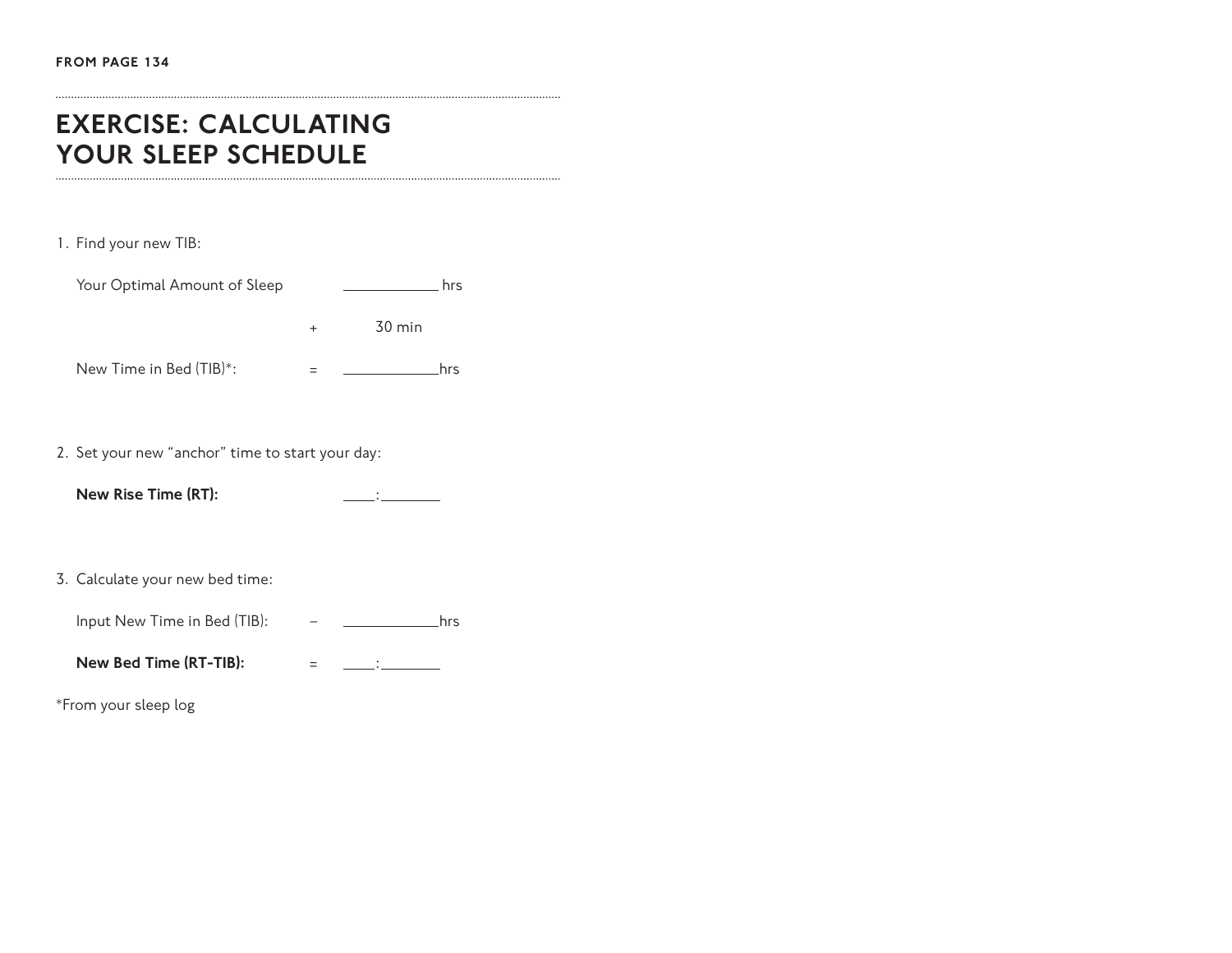## EXERCISE: BUILDING MY ROUTINE

This brief exercise will help you illuminate your current morning, daytime, and bedtime routines. Take a few moments to identify how many strategies you currently use.

 $\begin{minipage}{0.9\linewidth} \begin{tabular}{l} \hline \textbf{0.01} \end{tabular} \end{minipage} \begin{tabular}{l} \hline \textbf{1.01} \end{tabular} \end{minipage} \begin{tabular}{l} \hline \textbf{1.01} \end{tabular} \end{minipage} \begin{tabular}{l} \hline \textbf{2.01} \end{tabular} \end{minipage} \begin{tabular}{l} \hline \textbf{3.01} \end{tabular} \end{minipage} \begin{tabular}{l} \hline \textbf{4.01} \end{tabular} \end{minipage} \begin{tabular}{l} \$ 

New Wake Time **in the set of the UK** 

### Morning Routine

| Bright Light             | None | Sometimes | Daily |
|--------------------------|------|-----------|-------|
| <b>Physical Movement</b> | None | Sometimes | Daily |
| <b>Breakfast</b>         | None | Sometimes | Daily |
| Social                   | None | Sometimes | Daily |
|                          | None | Sometimes | Daily |

What I'm doing well:

What I'd like to do better:

### Daytime Routine

| Work Sprints   | None | Sometimes | Daily |
|----------------|------|-----------|-------|
| Regular Breaks | None | Sometimes | Daily |
| Lunch          | None | Sometimes | Daily |
| Nap            | None | Sometimes | Daily |
| Exercise       | None | Sometimes | Daily |
| Dinner         | None | Sometimes | Daily |
|                | None | Sometimes | Daily |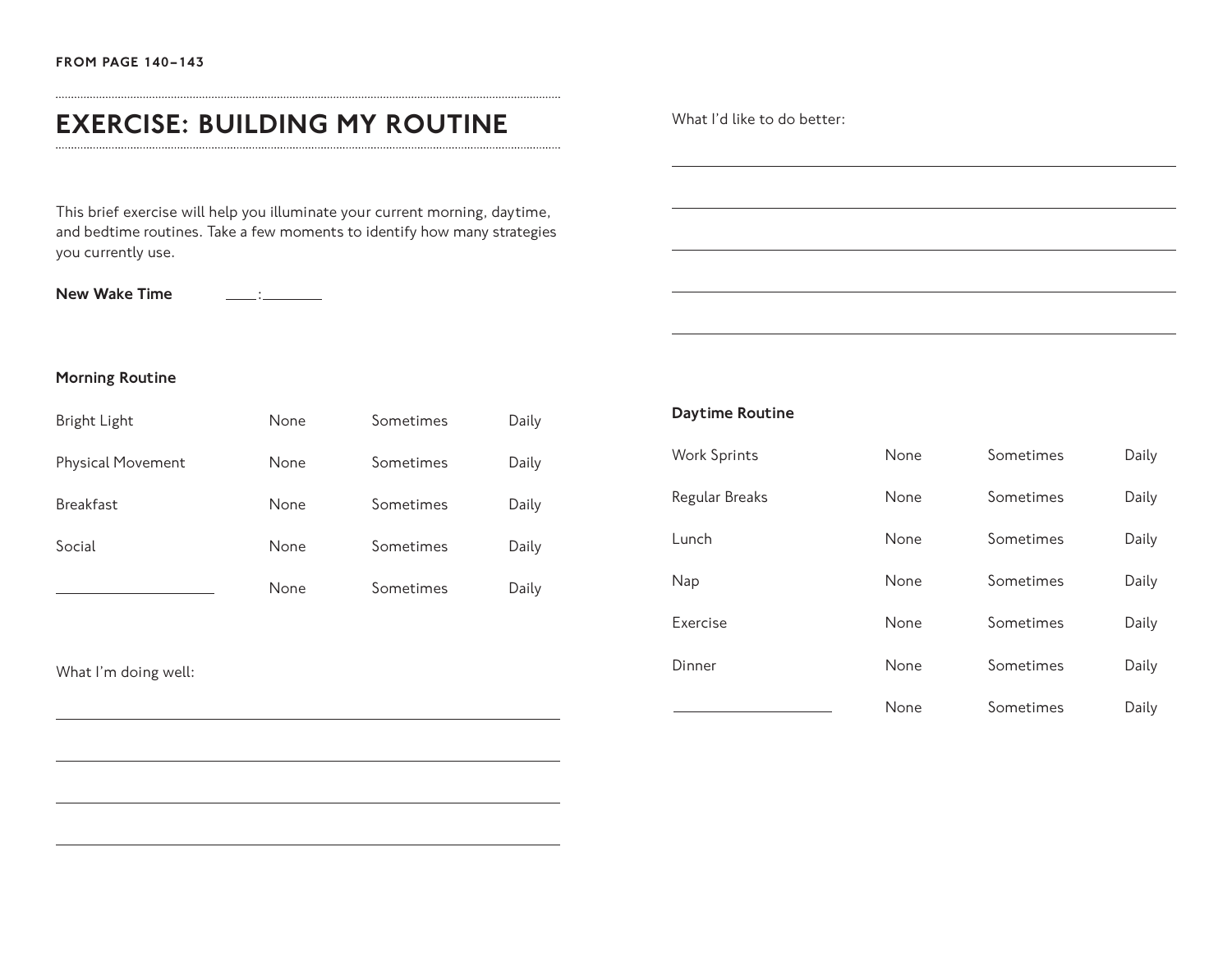What I'd like to do better:

What I'm doing well:

#### Bedtime Routine

| Nighttime Alarm          | None        | Sometimes | Daily |
|--------------------------|-------------|-----------|-------|
| Dim Lights               | <b>None</b> | Sometimes | Daily |
| No Screens               | None        | Sometimes | Daily |
| Relaxing Activity        | None        | Sometimes | Daily |
| <b>Cleansing Rituals</b> | <b>None</b> | Sometimes | Daily |
| Next Day Prep            | <b>None</b> | Sometimes | Daily |
|                          | None        | Sometimes | Daily |

What I'd like to do better:

What I'm doing well:

### New Bed Time **in the set of the set of the set of the set of the set of the set of the set of the set of the set o**

Adding one strategy that you are not currently doing "Daily" during each time of day will help your body more clearly differentiate wake from sleep. Developing these clear distinctions are powerful tools that can benefit anyone, from those with minor sleep disruptions to those who suffer from insomnia.

and the control of the control of the control of the control of the control of the control of the control of the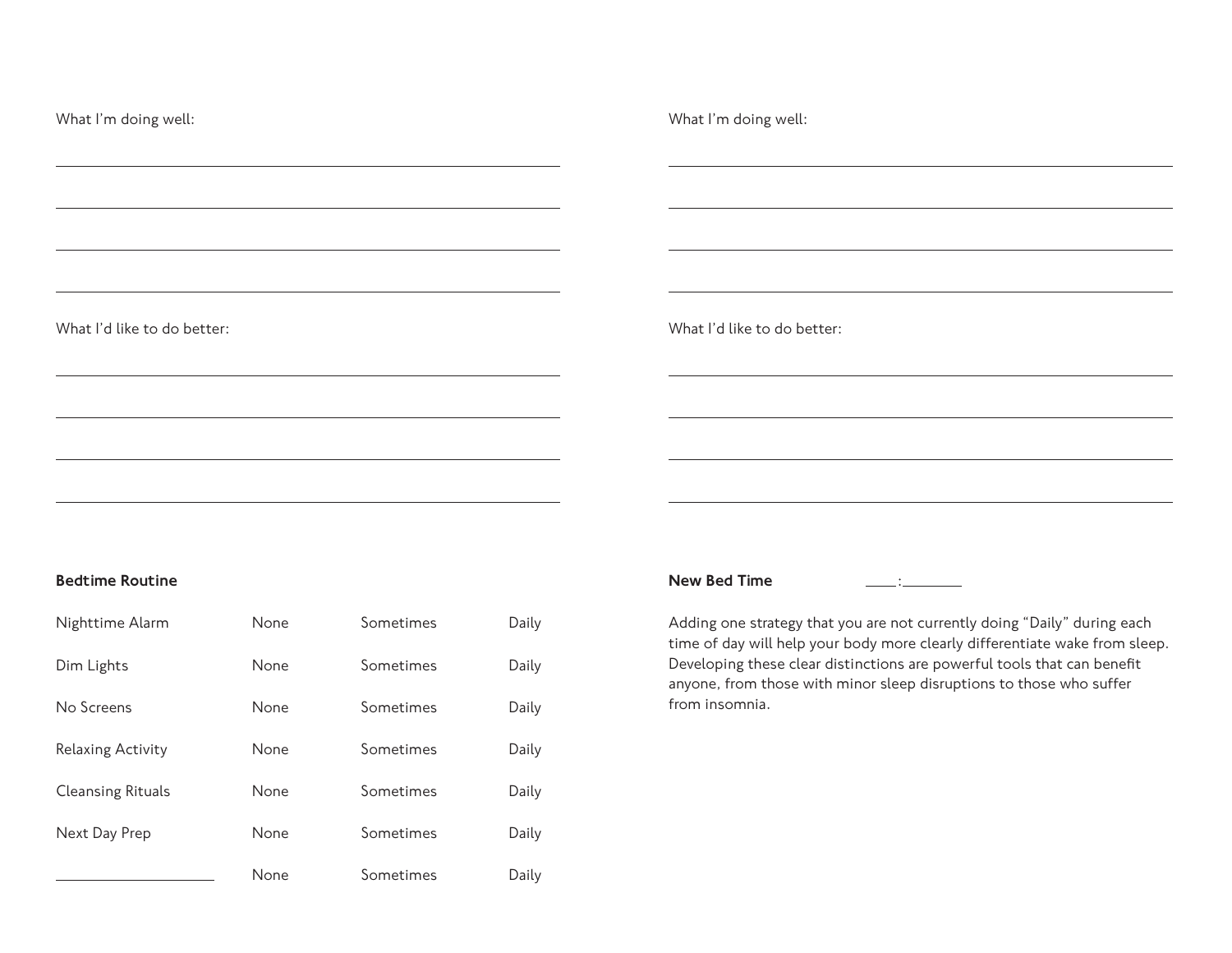## EXERCISE: WORRY TIME

Write down your various thoughts and worries in one column. Once you have some of them listed, look at each one and write what, if anything, you can do about it in the adjacent column. If you cannot think of anything, write, "Nothing at the moment, and I'll take a look tomorrow." Then so on. After you write something down for each thought or worry, fold the piece of paper and set it aside. This physical action helps your mind set these thoughts aside so you can stop thinking about them. If one of those thoughts pops into your head at bedtime, reminding yourself that you already took care of it during your worry time will help your mind relax and let it go. Here's an example you can use:

**Worries** 

What I'm worried about

Next Step What I can do about it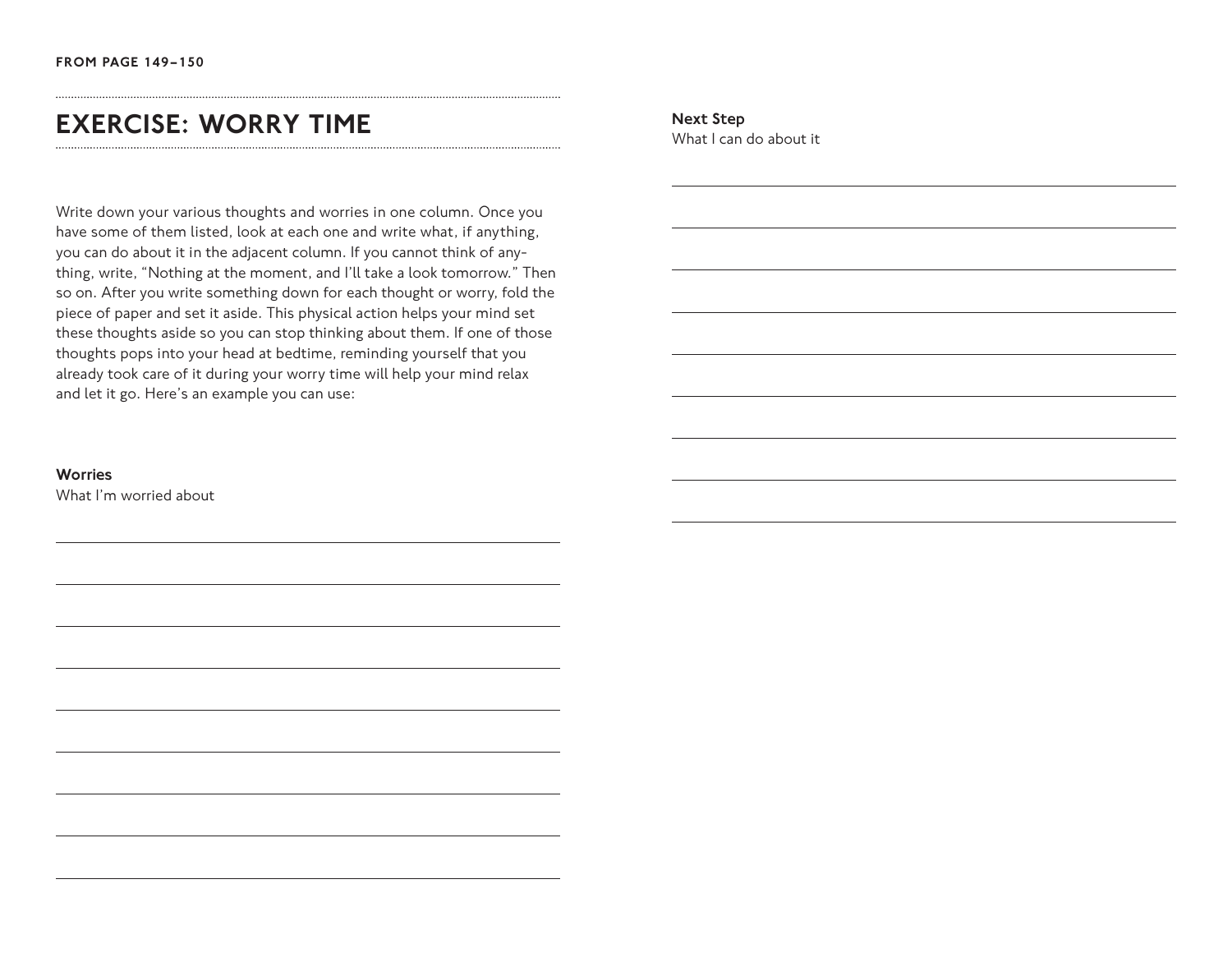## EXERCISE: WHY I WANT BETTER SLEEP

1. I believe if I can improve my sleep, my life will be:

3. I believe if I can improve my sleep, my work will be:

4. I believe if I can improve my sleep, my relationships will be:

. I believe if I can improve my sleep, my physical health will be: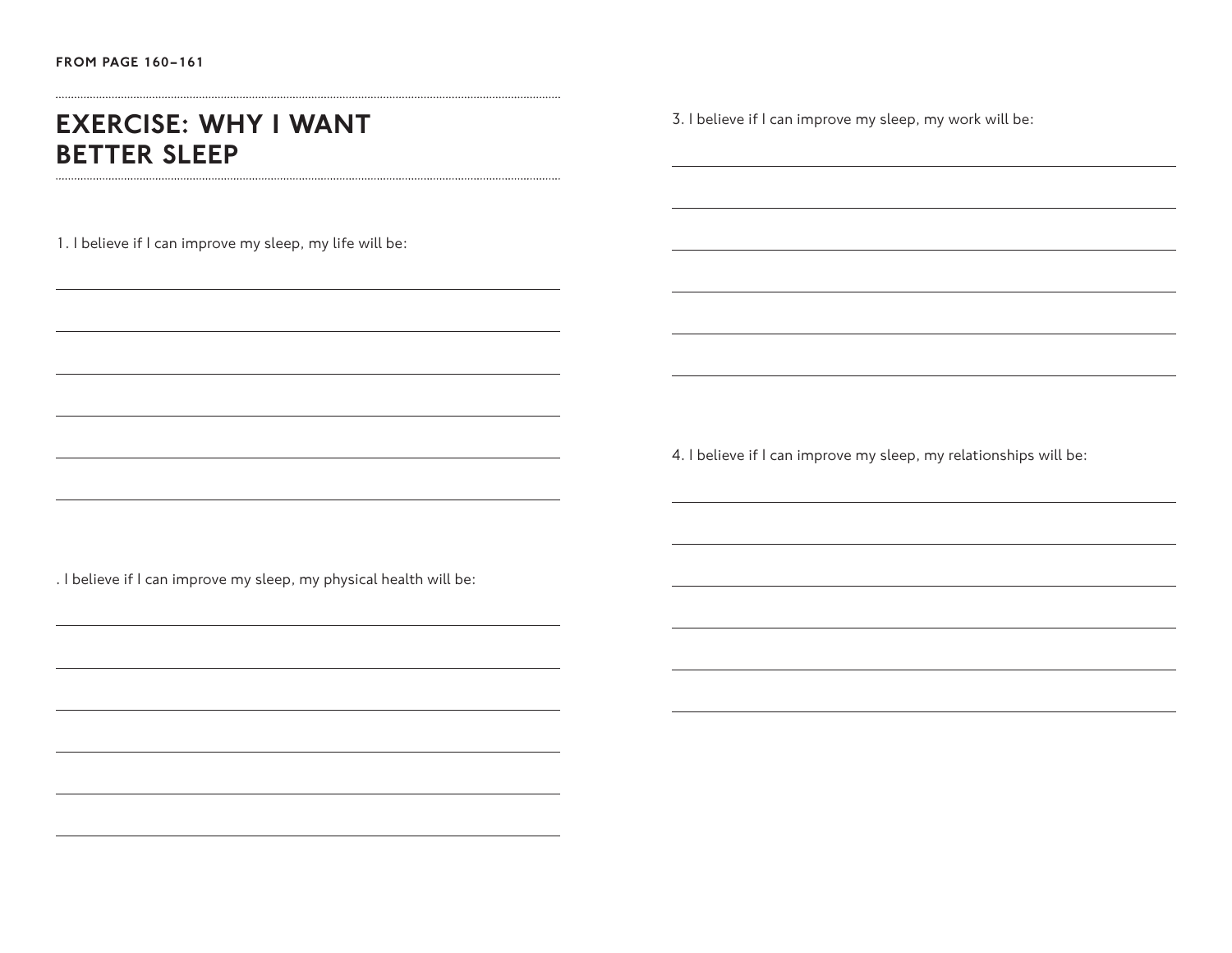| <b>EXERCISE: MY SLEEP GOALS</b>                                                                                                                                                                                                                                                                                                                       | My goal for each week:                                                                                                                                                                                                               |
|-------------------------------------------------------------------------------------------------------------------------------------------------------------------------------------------------------------------------------------------------------------------------------------------------------------------------------------------------------|--------------------------------------------------------------------------------------------------------------------------------------------------------------------------------------------------------------------------------------|
| My goals for the next 8 weeks:                                                                                                                                                                                                                                                                                                                        |                                                                                                                                                                                                                                      |
|                                                                                                                                                                                                                                                                                                                                                       | the control of the control of the control of the control of the control of the control of the control of the control of the control of the control of the control of the control of the control of the control of the control        |
| <u> 1989 - Johann Harry Harry Harry Harry Harry Harry Harry Harry Harry Harry Harry Harry Harry Harry Harry Harry</u>                                                                                                                                                                                                                                 |                                                                                                                                                                                                                                      |
|                                                                                                                                                                                                                                                                                                                                                       | <u> 1989 - Johann Stoff, amerikansk politiker (* 1908)</u>                                                                                                                                                                           |
| <u> 1989 - Johann Stoff, amerikansk politiker (d. 1989)</u>                                                                                                                                                                                                                                                                                           |                                                                                                                                                                                                                                      |
| <u> 1989 - Johann Stoff, deutscher Stoff, der Stoff, der Stoff, der Stoff, der Stoff, der Stoff, der Stoff, der S</u>                                                                                                                                                                                                                                 | <u> 1989 - Andrea Stadt Britain, amerikansk fotograf i den stadt fotograf i den stadt fotograf i den stadt fotogr</u>                                                                                                                |
|                                                                                                                                                                                                                                                                                                                                                       |                                                                                                                                                                                                                                      |
| <u> 1989 - Andrea Station Barbara, amerikan personal di sebagai personal di sebagai personal di sebagai personal</u><br>the control of the control of the control of the control of the control of the control of the control of the control of the control of the control of the control of the control of the control of the control of the control | Week 5: <u>All Communications and the second contract of the second contract of the second contract of the second contract of the second contract of the second contract of the second contract of the second contract of the se</u> |
|                                                                                                                                                                                                                                                                                                                                                       | <u>some started and the started and the started and the started and the started and the started and the started and the started and the started and the started and the started and the started and the started and the started </u> |
| and the control of the control of the control of the control of the control of the control of the control of the                                                                                                                                                                                                                                      | <u> 1999 - Johann Stoff, deutscher Stoffen und der Stoffen und der Stoffen und der Stoffen und der Stoffen und der</u>                                                                                                               |
|                                                                                                                                                                                                                                                                                                                                                       |                                                                                                                                                                                                                                      |
| the control of the control of the control of the control of the control of the control of the control of the control of the control of the control of the control of the control of the control of the control of the control                                                                                                                         | <u> 1989 - Johann Stoff, amerikansk politiker (d. 1989)</u>                                                                                                                                                                          |
| the control of the control of the control of the control of the control of the control of the control of the control of the control of the control of the control of the control of the control of the control of the control                                                                                                                         |                                                                                                                                                                                                                                      |
|                                                                                                                                                                                                                                                                                                                                                       |                                                                                                                                                                                                                                      |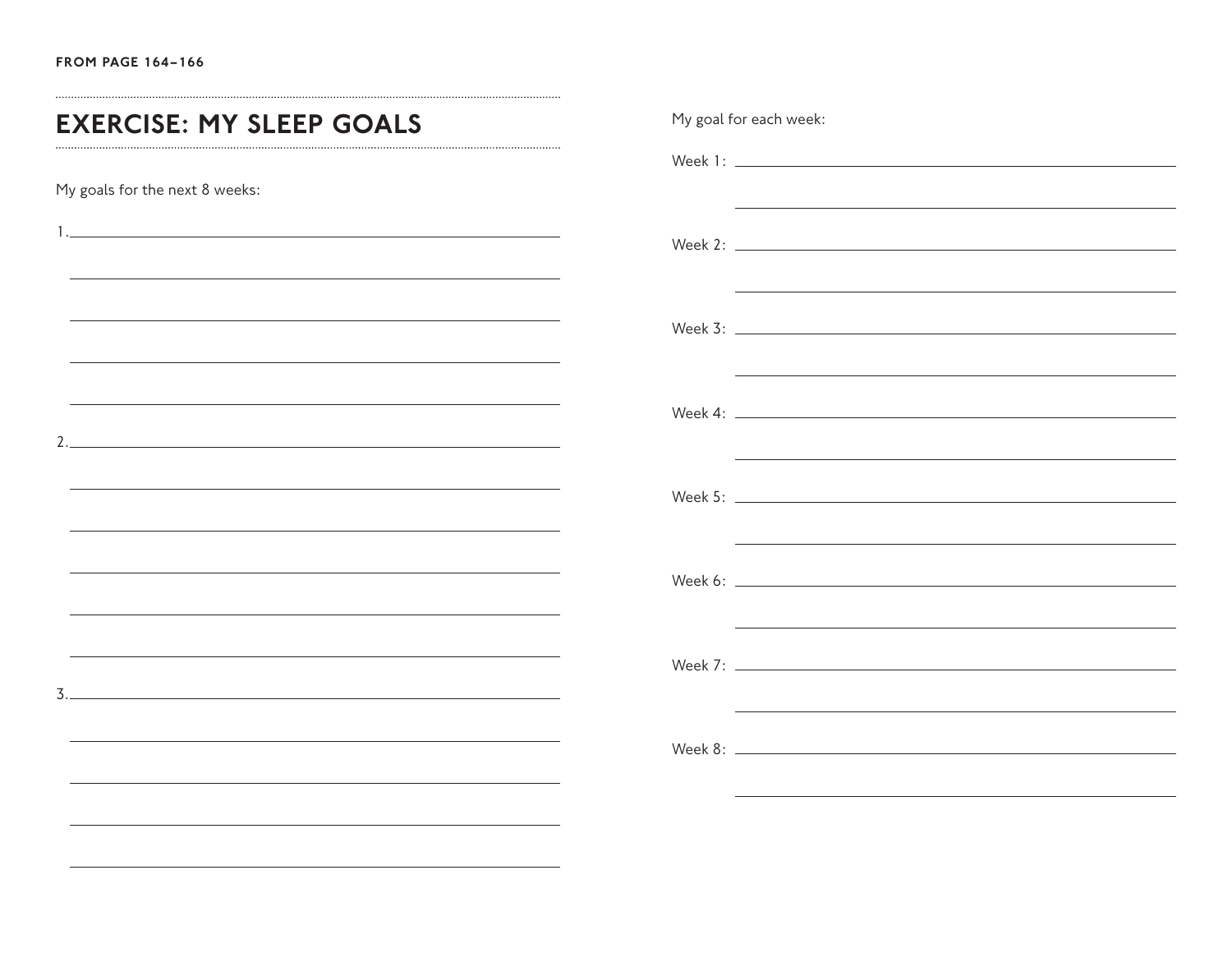## EXERCISE: MY WEEKLY SLEEP PLAN

Next, set incremental goals for each week. Weekly goals break your challenge goals into manageable, achievable pieces. Be specific on how each week builds on the last. They should be reflective of what you can realistically achieve over the course of a week. When you move into the implementation portion, you may want to revisit and adjust your weekly goals based on your progress.

. . . . . . . . . . . . . . . .

**WEEK ONE**  $\frac{1}{2}$  /  $\frac{1}{2}$  to  $\frac{1}{2}$  /  $\frac{1}{2}$ 

My sleep goal for this week is:

| My potential roadblocks are: | I'll navigate around it by: |
|------------------------------|-----------------------------|
| 1.                           | 1.                          |
|                              |                             |
| 2.                           | 2.                          |
|                              |                             |
| 3.                           | 3.                          |
|                              |                             |
|                              |                             |

My support for this week is: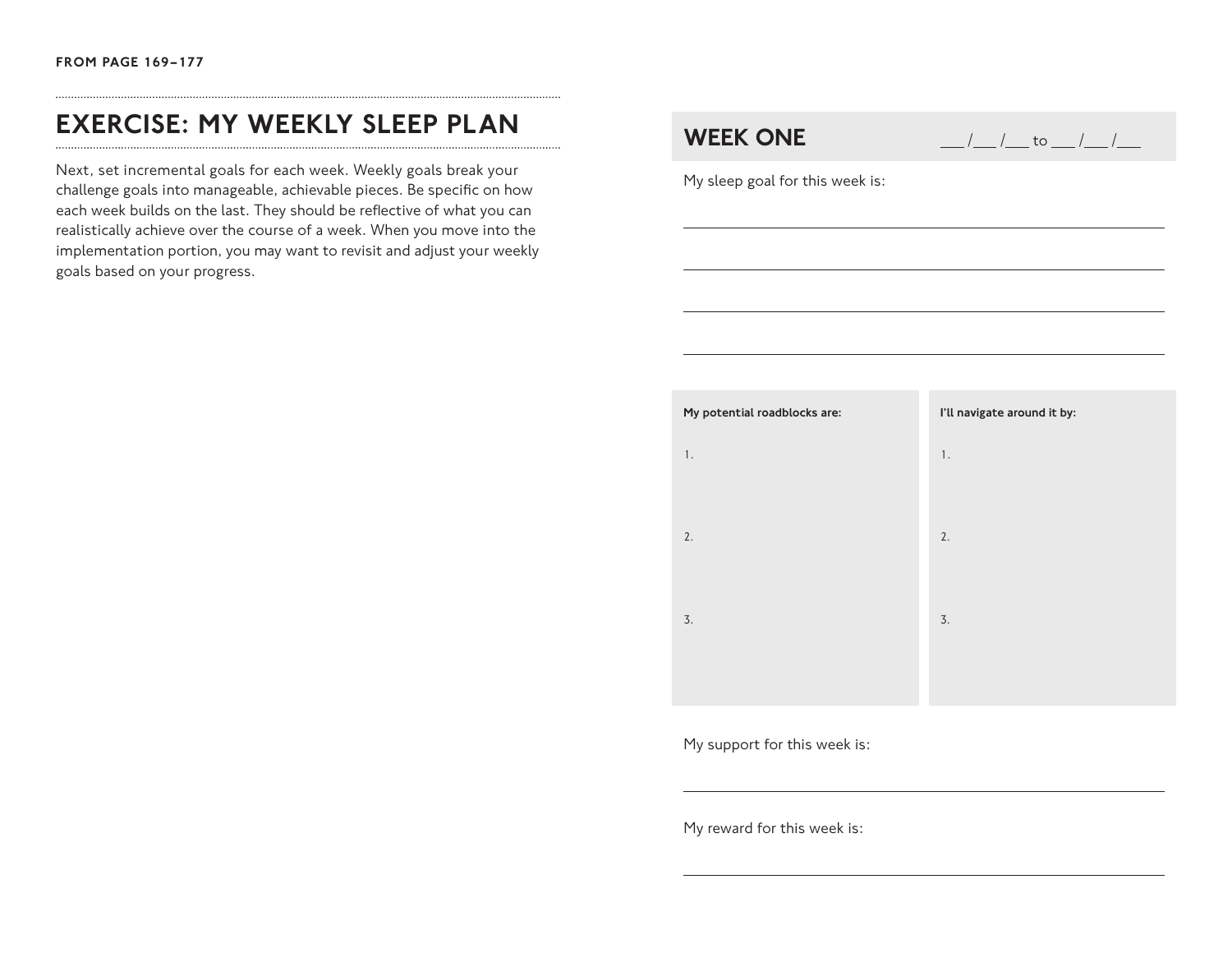



My sleep goal for this week is:

| My potential roadblocks are: | I'll navigate around it by: |
|------------------------------|-----------------------------|
| 1.                           | 1.                          |
|                              |                             |
| 2.                           | 2.                          |
|                              |                             |
| 3.                           | $\overline{3}$ .            |
|                              |                             |
|                              |                             |

My support for this week is:

My reward for this week is:

| My potential roadblocks are: | I'll navigate around it by: |
|------------------------------|-----------------------------|
| 1.                           | 1.                          |
|                              |                             |
| 2.                           | 2.                          |
|                              |                             |
| 3.                           | 3.                          |
|                              |                             |
|                              |                             |

My support for this week is: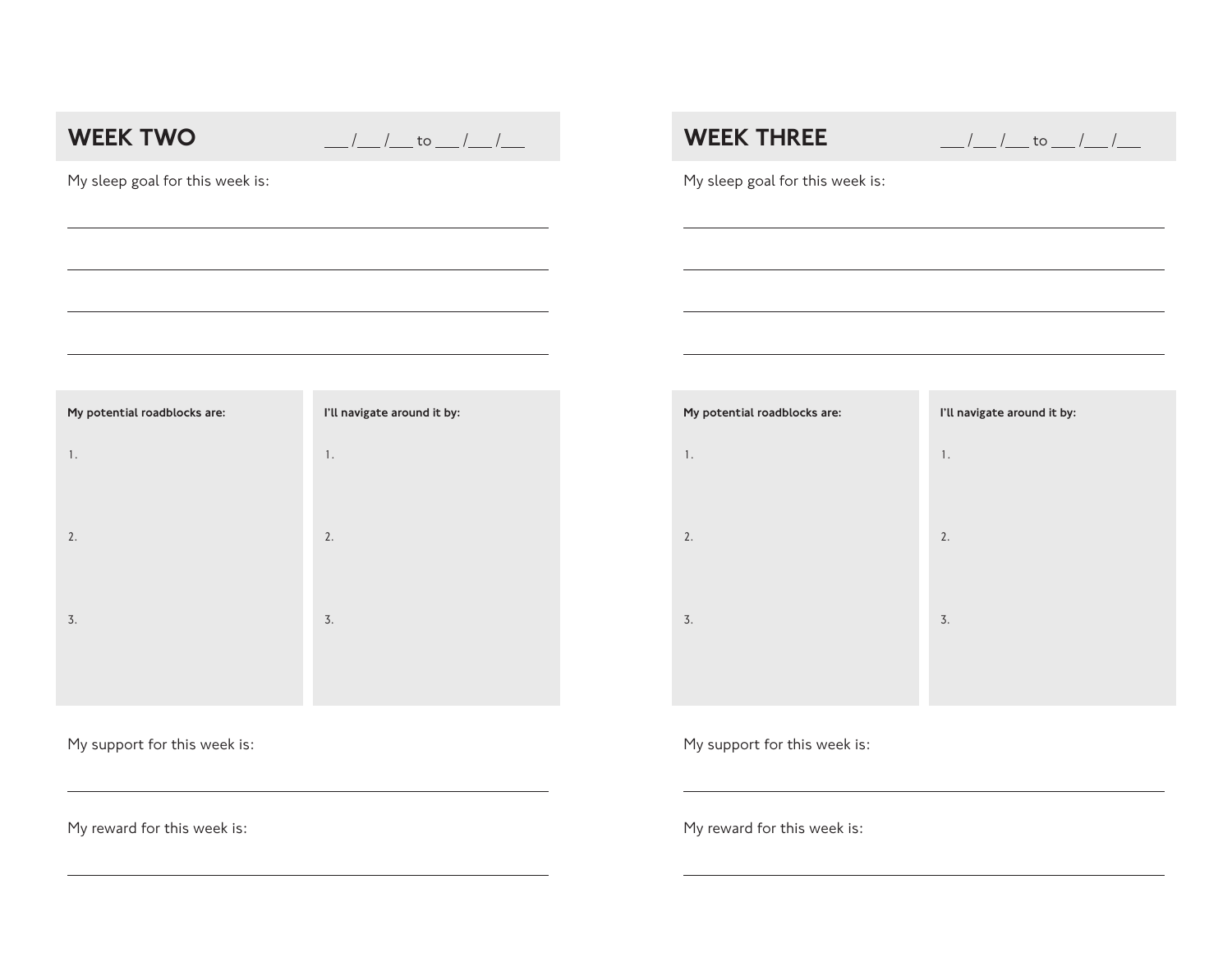

WEEK FIVE  $\underline{\hspace{1cm}}/\underline{\hspace{1cm}}/\underline{\hspace{1cm}}$  to  $\underline{\hspace{1cm}}/\underline{\hspace{1cm}}/\underline{\hspace{1cm}}$ 

My sleep goal for this week is:

| My potential roadblocks are: | I'll navigate around it by: |
|------------------------------|-----------------------------|
| 1.                           | 1.                          |
|                              |                             |
| 2.                           | 2.                          |
|                              |                             |
| 3.                           | $\overline{3}$ .            |
|                              |                             |
|                              |                             |

My support for this week is:

My reward for this week is:

| My potential roadblocks are: | I'll navigate around it by: |
|------------------------------|-----------------------------|
| 1.                           | 1.                          |
|                              |                             |
| 2.                           | 2.                          |
|                              |                             |
| 3.                           | 3.                          |
|                              |                             |
|                              |                             |

My support for this week is: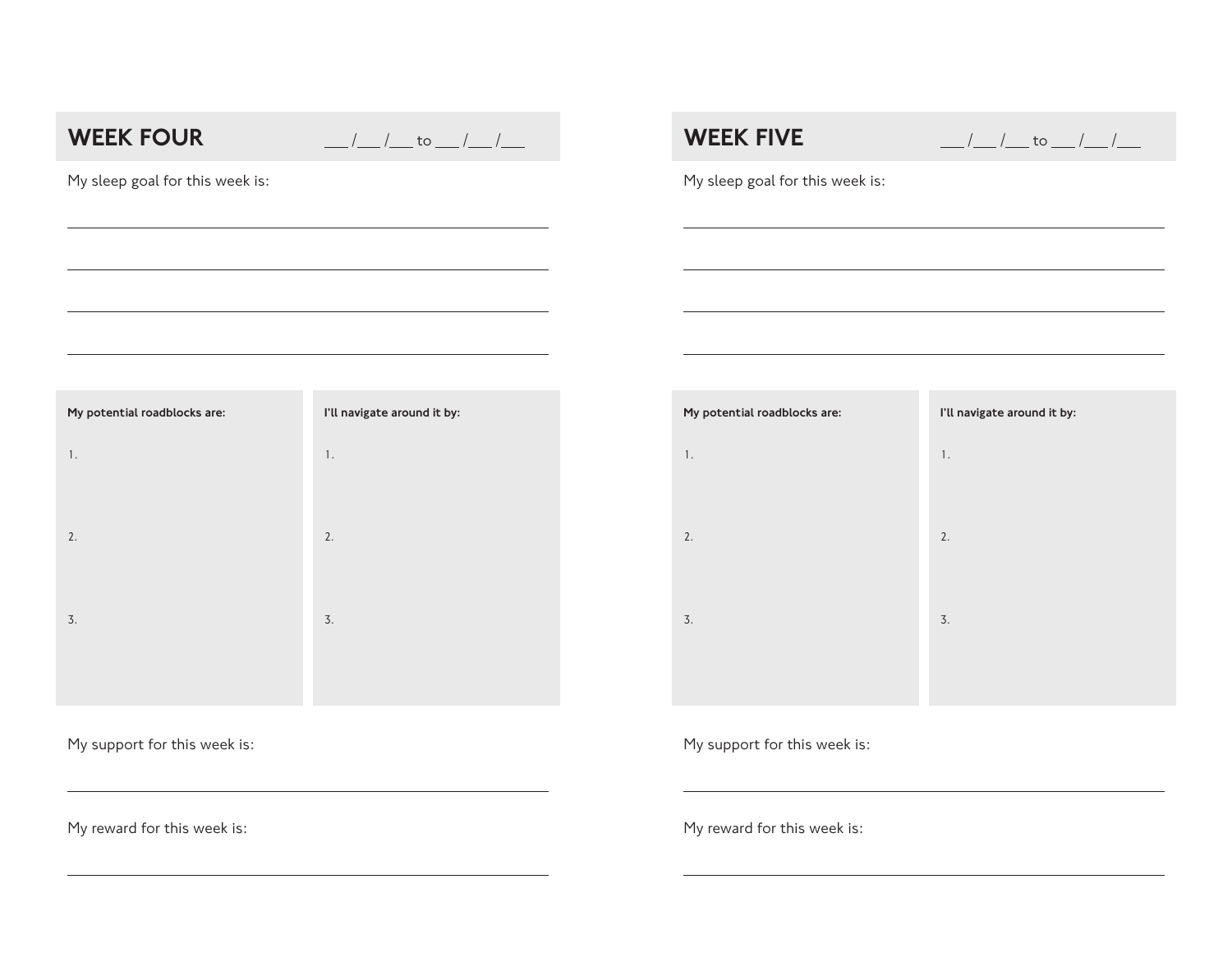



My sleep goal for this week is:

| My potential roadblocks are: | I'll navigate around it by: |
|------------------------------|-----------------------------|
| 1.                           | 1.                          |
|                              |                             |
| 2.                           | 2.                          |
|                              |                             |
| 3.                           | 3.                          |
|                              |                             |
|                              |                             |

My support for this week is:

My reward for this week is:

| My potential roadblocks are: | I'll navigate around it by: |
|------------------------------|-----------------------------|
| 1.                           | 1.                          |
|                              |                             |
| 2.                           | 2.                          |
|                              |                             |
| 3.                           | 3.                          |
|                              |                             |
|                              |                             |

My support for this week is: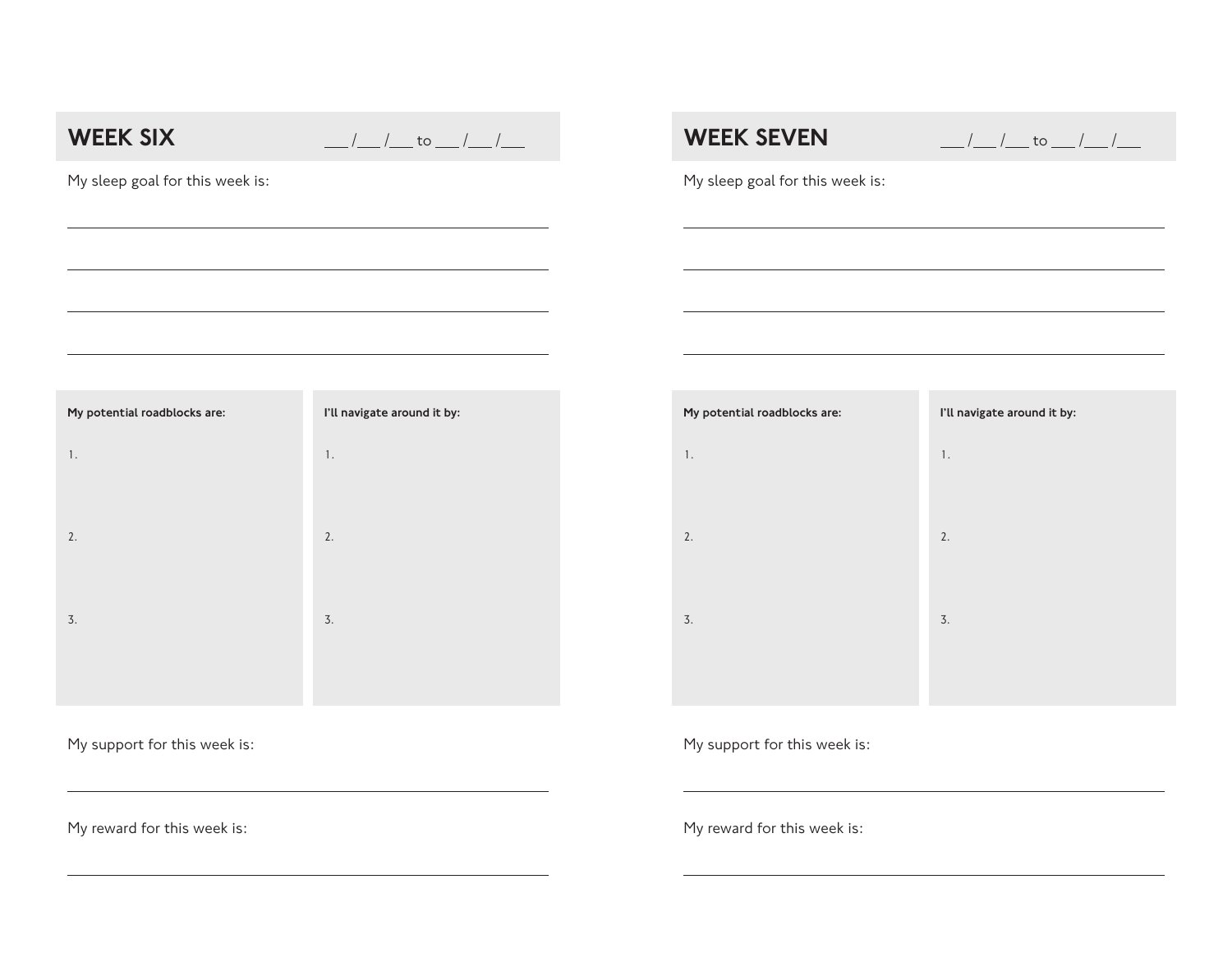

My potential roadblocks are: Itll navigate around it by: 1. 1.  $2.$  $3.$ 

My support for this week is: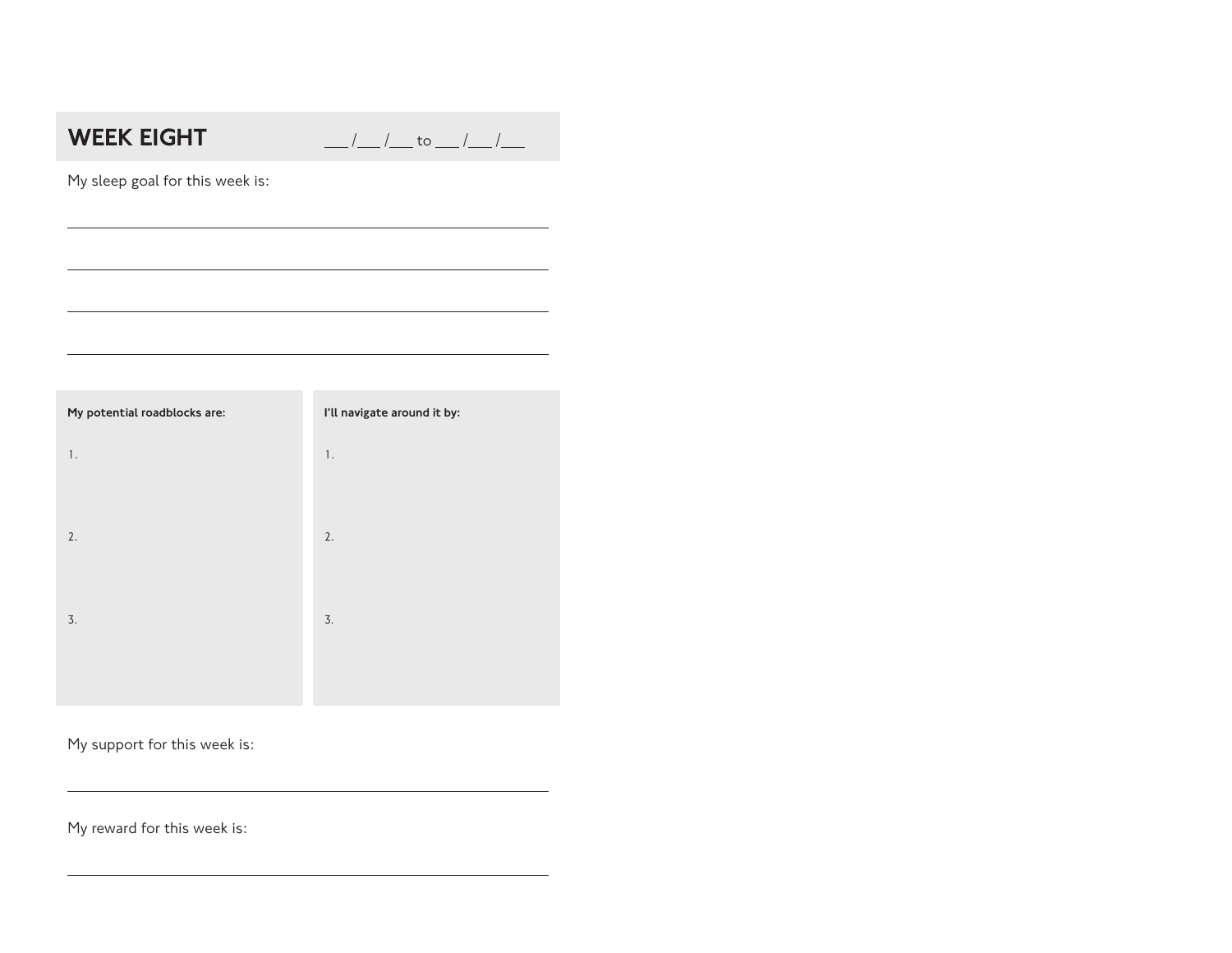## EXERCISE: MY EXERCISE PRACTICE

When using exercise to anchor your sleep, it is often very helpful to do at least a little amount of exercise in the morning shortly after you wake up and during your midafternoon dip to help you get through the day without the need for coffee. As you add exercise to your daily routine, make sure to track the time (date, time of day) and quality (amount, intensity) so you can see the impact it has on your sleep.

After your first week of incorporating exercise into your routine, take a moment to review your progress:

|        | <b>Type of Exercise</b><br>(cardio, resistance/<br>strength) | Amount | Time of Day | Intensity<br>(mild, moderate,<br>vigorous) | Number<br>of Days |
|--------|--------------------------------------------------------------|--------|-------------|--------------------------------------------|-------------------|
| Week 1 |                                                              |        |             |                                            |                   |
|        |                                                              |        |             |                                            |                   |
|        |                                                              |        |             |                                            |                   |
| Week 2 |                                                              |        |             |                                            |                   |
|        |                                                              |        |             |                                            |                   |
|        |                                                              |        |             |                                            |                   |
| Week 3 |                                                              |        |             |                                            |                   |
|        |                                                              |        |             |                                            |                   |
|        |                                                              |        |             |                                            |                   |
|        |                                                              |        |             |                                            |                   |

Did you notice any differences in how you slept?

Did you notice any differences in your midday energy?

How would you like to adjust the exercise in terms of amount, timing, or intensity?

Answering these prompts will then help you refine your exercise practice for the following weeks.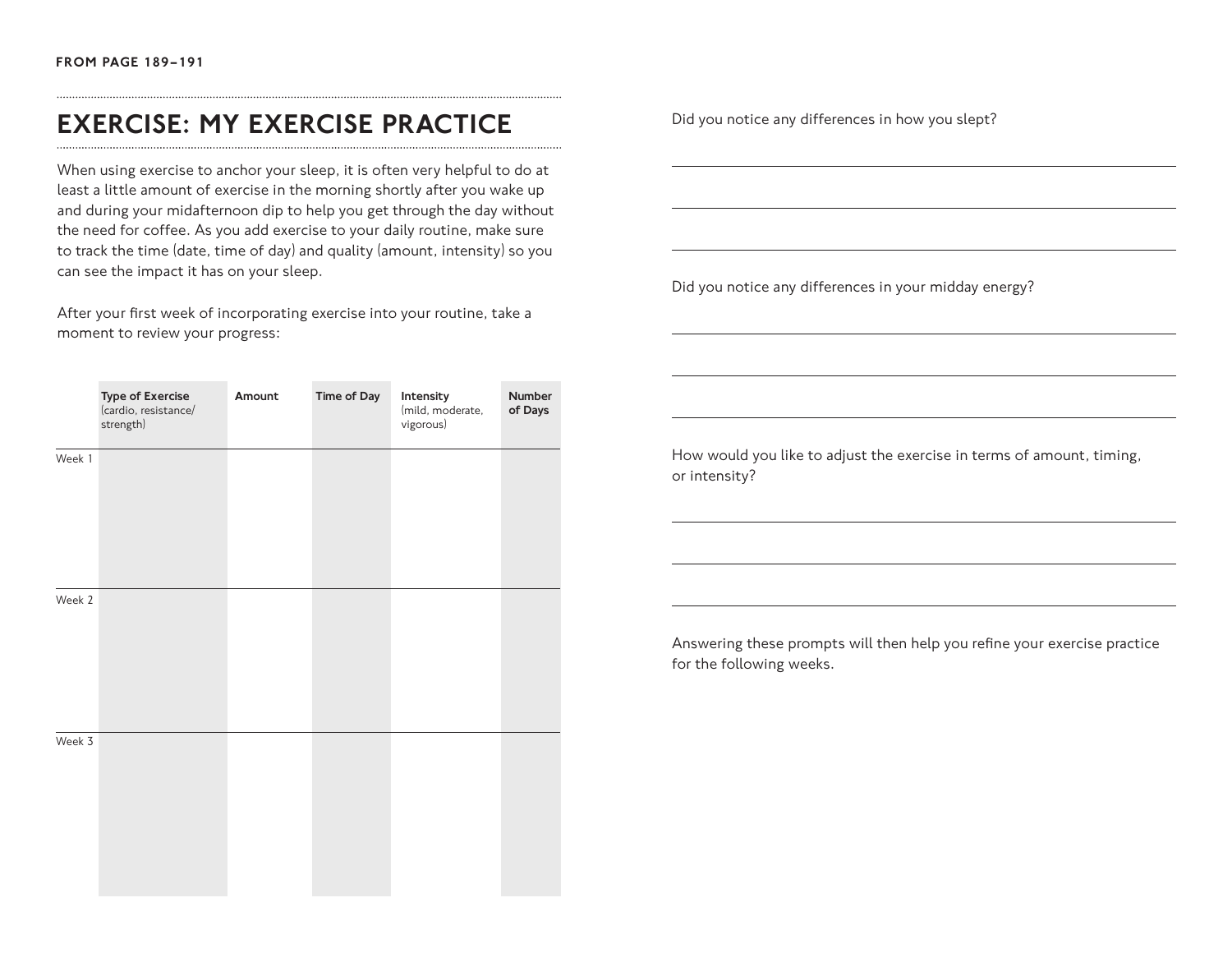## EXERCISE: MY MINDFULNESS PRACTICE

The one mindfulness practice I want to start is:

Time of day I will practice:

Duration of my practice:

Location where I will practice:

Number of days I will practice each week: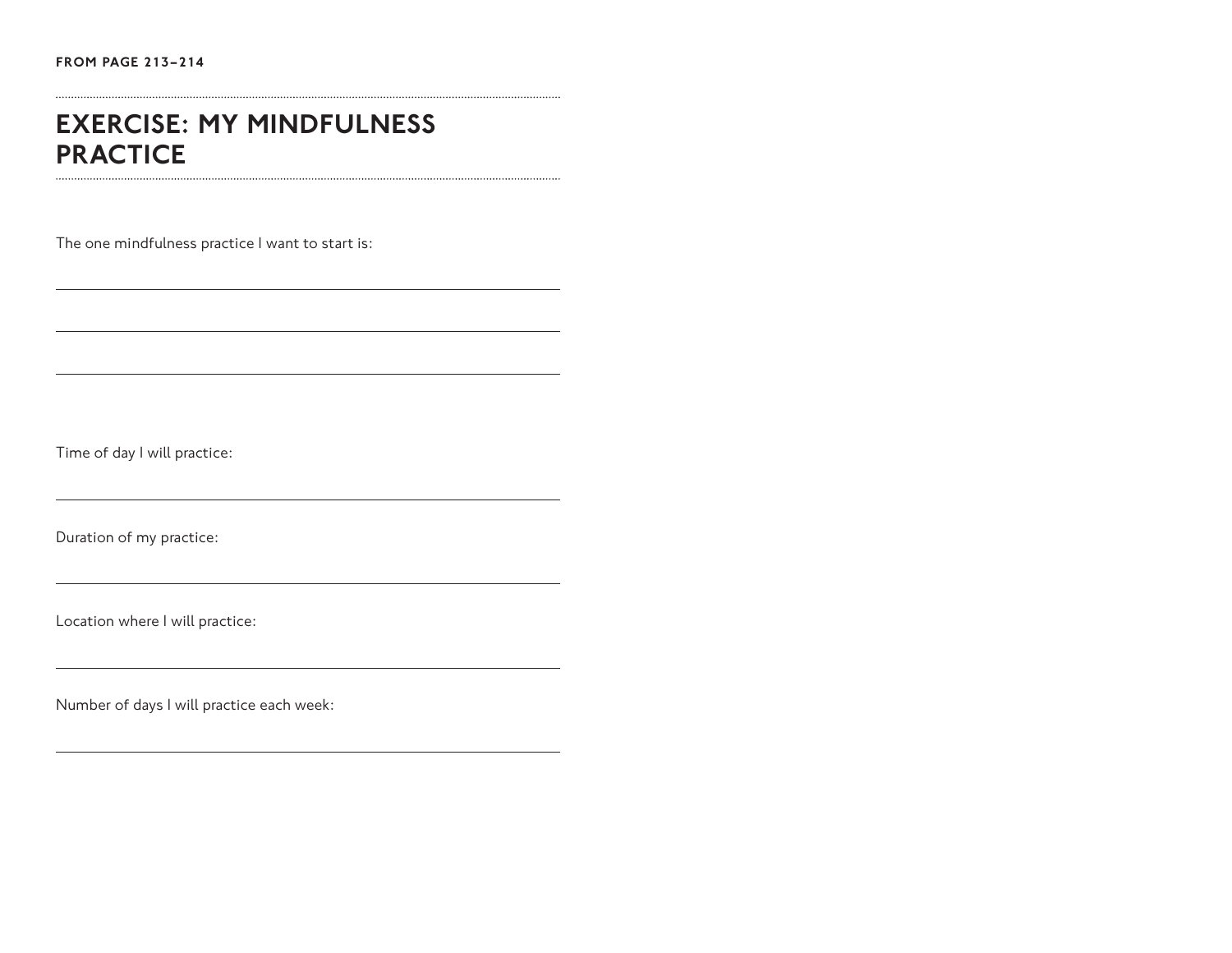## EXERCISE: MY SLEEP STORY 2.0

1. What is my new relationship with sleep? Draw the image that comes to mind.

2. How has my sleep story changed? What am I doing differently?

3. What were the top three strategies that helped me?

4. What will I do in the future when my sleep gets knocked offline?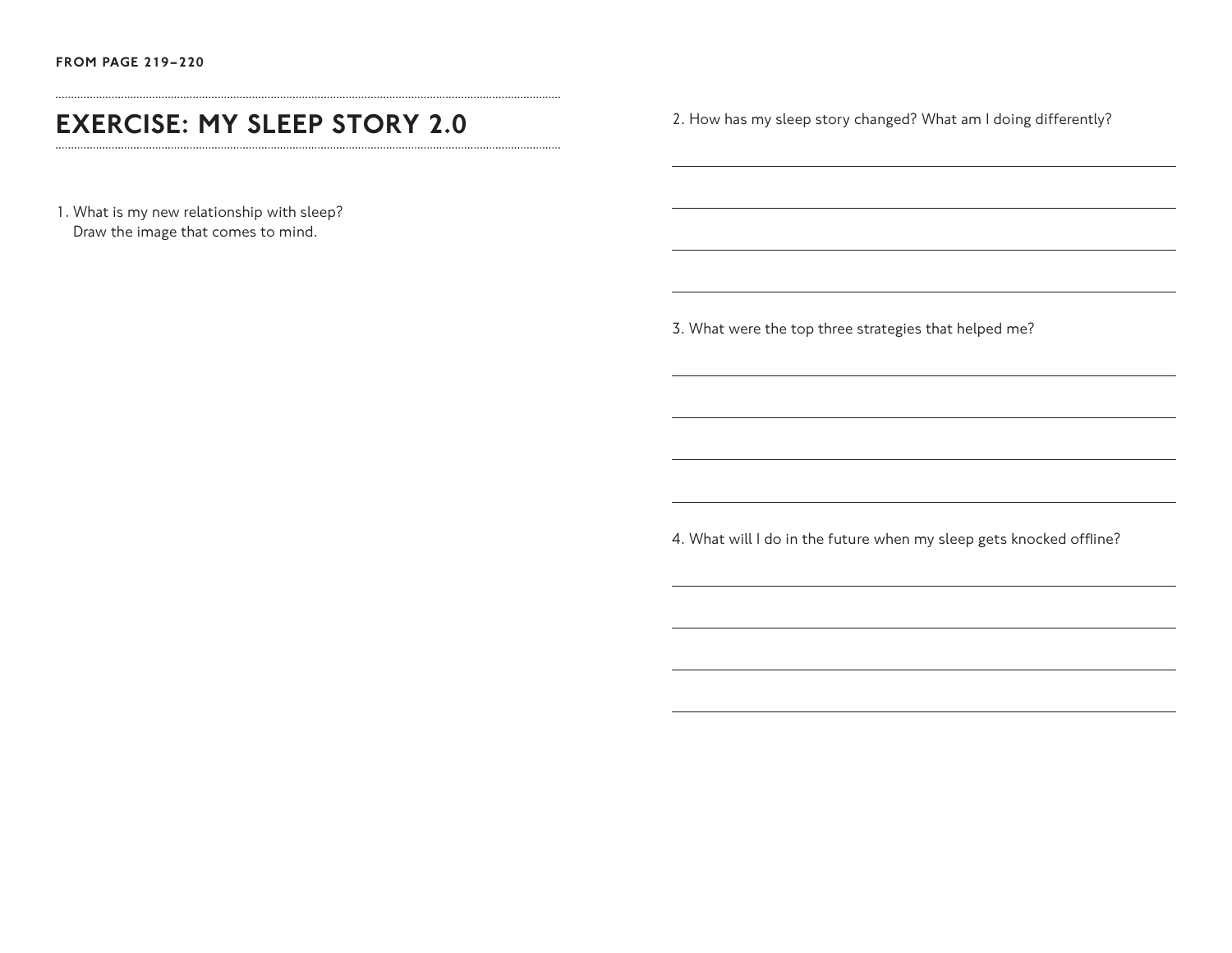## EXERCISE: MY RECOVERY PLAN

1. What are my warning signs that my sleep is straying off course?

2. When I identify one or more signs, how much leeway will I give myself before I intervene?

The great thing about life, and our sleep, is that it will continue to ebb and flow. No matter how hard we try to maintain healthy sleep practices every night, our sleep will eventually fluctuate. Sleep is a lifelong practice. Taking an attitude of acceptance, both when it is steady and when it is disrupted, will allow you to acknowledge these differences as they arise and help you recover quicker.

3. Whom will I accept feedback from?